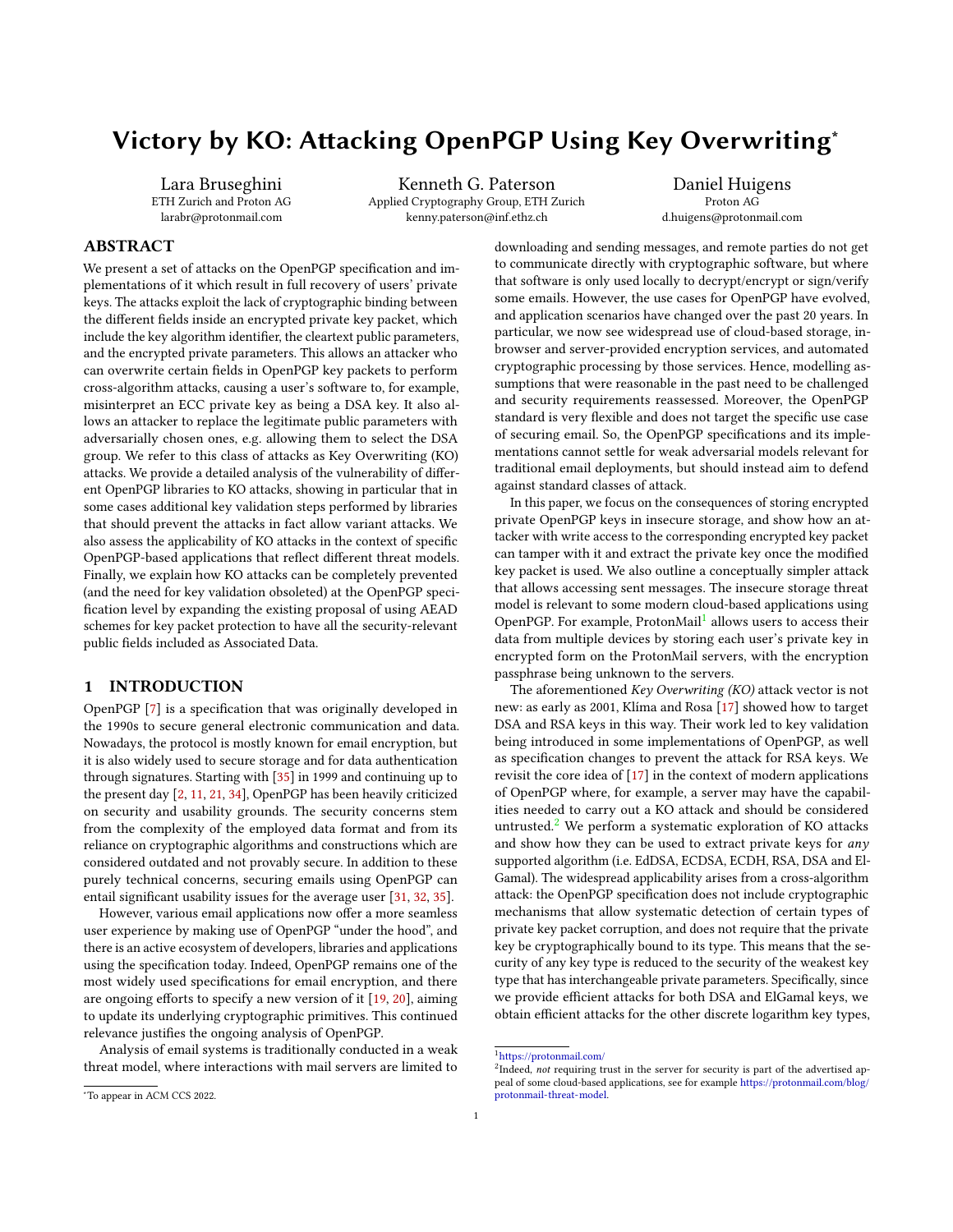namely EdDSA, ECDSA and ECDH keys. We also provide RSAspecific attacks, both for the signing and encryption settings; these attacks require the use of non-CRT-based private key operations.<sup>[3](#page-1-0)</sup> We stress that KO attacks assume that users (and the applications they use) are not careful in constantly checking the fingerprints of their own keys (and instead trust the keys if they can be decrypted with the user's passphrase, for example) – such vigilance would prevent the attacks.[4](#page-1-1)

As mentioned above, some OpenPGP libraries carry out key validation steps before using keys. The steps are not specified in the OpenPGP specification, and so are implementation- as well as algorithm-specific. In principle, proper key validation would prevent our attacks, and so we evaluate how key validation is carried out in different OpenPGP libraries and to what extent it hinders our attacks. We find significant diversity in how key validation is performed – some libraries do none, while others are quite thorough. Nevertheless, we also show that, in several cases, improper key validation in combination with key overwriting opens up a new class of attack which we call a Key Overwriting Attack Exploiting Key Validation (KOKV attack). Such an attack can also result in private key extraction.

To make our attacks concrete, we show how the attacks described above in the context of OpenPGP libraries can be realized for two specific OpenPGP-based applications making use of those libraries: FlowCrypt and ProtonMail. Finally, we also consider immediately deployable and longer-term countermeasures to KO (and KOKV) attacks: the former simply demands that implementations do careful key validation, while the latter relies on AEAD encryption to protect private keys. Following our disclosure, the long-term solution has been incorporated in the draft revision of the OpenPGP specification [\[20\]](#page-12-8).

Vulnerability Disclosures. We contacted the OpenPGP Working Group as well as the maintainers of all the libraries reviewed in this paper regarding our attacks between November 2020 and January 2021. The OpenPGP.js and gopenpgp libraries have since been patched to perform algorithm-specific parameter checks as part of key decryption.[5](#page-1-2) RNP also shipped full attack countermeasures in their recent v0.1[6](#page-1-3) release. $6$  GnuPG and Sequoia do not plan to implement any changes: the GnuPG developers believe that users should not rely on the security of the key encryption mechanism when storing or transferring the keys (and instead e.g. send keys encrypted in a proper OpenPGP message), while the Sequoia developers consider key storage attacks as out of scope for their threat model. At the application level, both FlowCrypt and ProtonMail have been updated to rely on secured versions of their underlying OpenPGP libraries (OpenPGP.js and gopenpgp). Hence, at the time of writing, the application-level attacks described in Section [4](#page-8-0) are no longer possible.

Related Work. As noted above, the idea of long-term private key compromise through overwriting of the encrypted key was originally presented in [\[17\]](#page-12-9), with attacks targeting RSA and DSA keys showing how to corrupt the victim's encrypted private key to then recover the secret exponent once the corrupted key was used for signing. The RSA attack exploited a weakness in the OpenPGP key encryption mechanism, and the OpenPGP specification was changed in RFC 4880 [\[7\]](#page-12-0) to fix the issue by introducing a new integrity mechanism (see comments about string-to-key usage 254 in [\[7,](#page-12-0) Section 5.5.3]). The DSA attack exploited a different problem: the attacker does not tamper with the encrypted data, but rather with the cleartext values included alongside it inside the key packet; [\[17\]](#page-12-9) showed how a signature generated with such a corrupted key could leak the DSA secret used.

A significant number of other papers have considered different security aspects of OpenPGP. A particular focus has been chosenciphertext attacks (CCA) against OpenPGP's message encryption construction. Nguyen [\[26\]](#page-12-11) pointed out that RSA and ElGamal encryption do not achieve CCA security as they both use PKCS#1 v1.5 padding [\[15\]](#page-12-12), which is vulnerable to Bleichenbacher's attack [\[4\]](#page-12-13). Other works showed how messages could be recovered by exploiting some oracles exposed when processing unauthenticated data in non-constant-time [\[23,](#page-12-14) [25\]](#page-12-15) or by tricking the victim into sharing the seemingly-random decrypted data [\[13,](#page-12-16) [16\]](#page-12-17). The EFAIL attack [\[28\]](#page-12-18) showed how plaintext could be exfiltrated by corrupting encrypted messages and exploiting the mishandling of integrity checks by applications. None of this work targets private key recovery. The recent paper [\[6\]](#page-12-19) focuses on the insecurity of ElGamal encryption in OpenPGP implementations. Interestingly, it considers insecure interactions between different implementations of the ElGamal algorithm, whereas we consider cross-algorithm rather than crossimplementation attacks.

Paper Structure. We provide background information on OpenPGP in Section [2.](#page-1-4) In Section [3](#page-3-0) we describe our KO attacks, by presenting the theoretical details and then assessing the status of some popular OpenPGP libraries with respect to our attacks. In Section [4](#page-8-0) we review the impact and practicality of the attacks in the context of OpenPGP-based applications, reflecting different threat models. Section [5](#page-11-1) discusses short-term and long-term countermeasures against our attacks while Section [6](#page-11-2) contains our closing remarks.

#### <span id="page-1-4"></span>2 BACKGROUND ON OPENPGP

The OpenPGP specification aims to provide confidentiality and authenticity for electronic communications: its function is to "provide data integrity services for messages and data files" [\[7\]](#page-12-0). It is widely used as an email encryption standard, but it is also a popular solution to secure data at rest.

The OpenPGP specification was published in 1998 as RFC 2440 [\[8\]](#page-12-20), later superseded by RFC 4880 [\[7\]](#page-12-0). This last RFC is complemented by RFC 6637 [\[14\]](#page-12-21) which adds support for Elliptic Curve cryptography. Since 2015, a new version of the standard has been under development, with most of the changes proposed as part of the draft RFC 4880bis [\[19\]](#page-12-7). The OpenPGP Working Group was recently reactivated in the IETF and is chartered to complete the work on

<span id="page-1-0"></span> ${\rm ^3RSA}$  private keys should not be convertible to the other types, since RSA keys contain multiple private parameters but all the other key types contain only one parameter. Hence, we attack RSA private keys separately.

<span id="page-1-1"></span><sup>&</sup>lt;sup>4</sup>We also assume that the user has picked a strong enough key passphrase, otherwise the attacker could simply run a fast dictionary attack to decrypt the key [\[24\]](#page-12-10). 5 See <https://github.com/openpgpjs/openpgpjs/pull/1116> and [https://github.com/](https://github.com/ProtonMail/go-crypto/pull/59)

<span id="page-1-3"></span><span id="page-1-2"></span>[ProtonMail/go-crypto/pull/59.](https://github.com/ProtonMail/go-crypto/pull/59) 6 See [https://github.com/rnpgp/rnp/commit/f63f9849cc2cedb06cb35ee8f2fb0d919bc2e6da.](https://github.com/rnpgp/rnp/commit/f63f9849cc2cedb06cb35ee8f2fb0d919bc2e6da)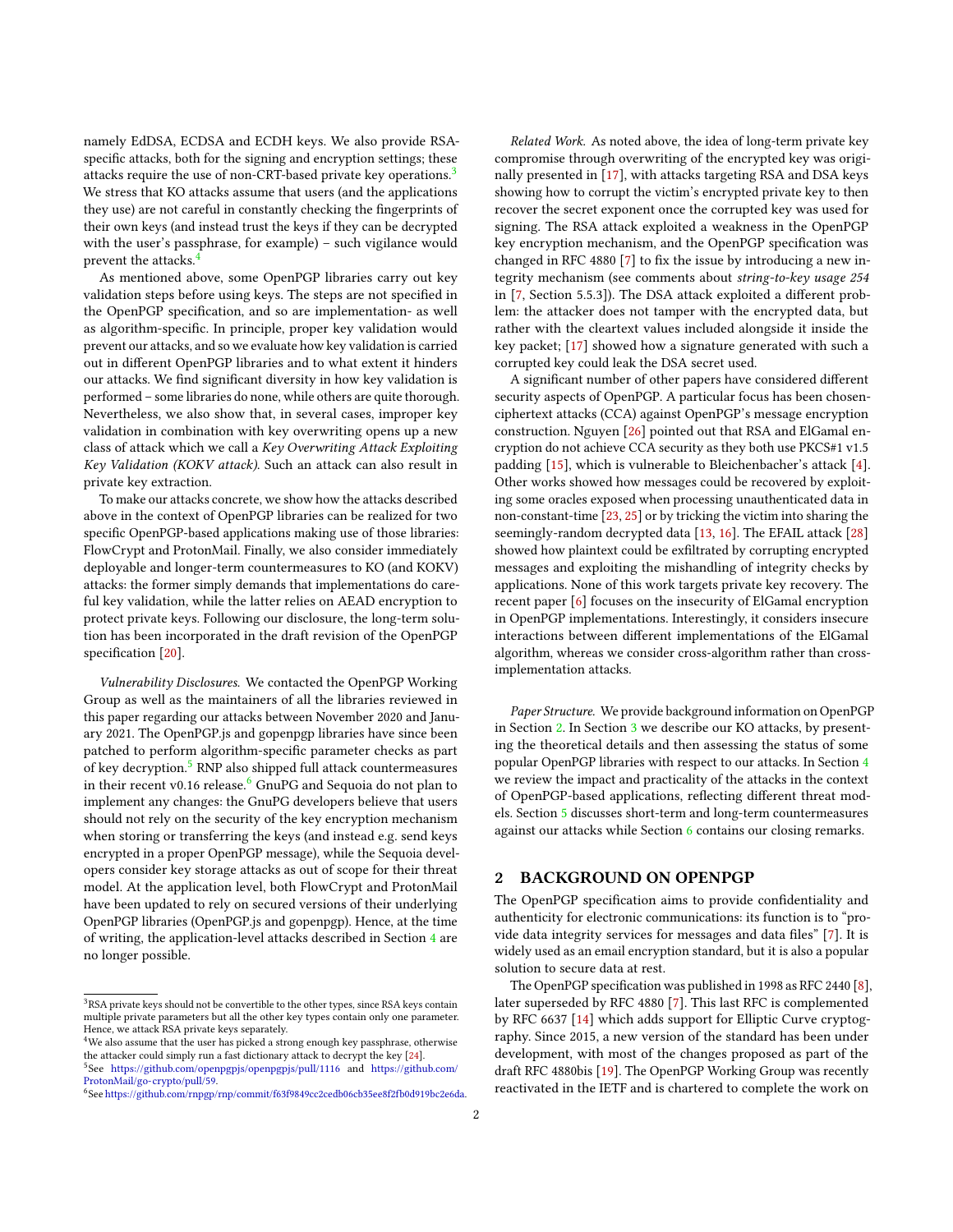a new version of the standard. At the time of writing in October 2021, the work to revise the specification is ongoing.

Draft RFC 4880bis. Besides updating the cryptographic algorithms used, the RFC 4880bis draft introduces new features, such as Authenticated Encryption with Associated Data, support for additional elliptic curves, and a new (version 5) key format. Even though these changes have not been standardized yet, many implementations have started to support them. In this paper we will focus on the draft specification RFC 4[8](#page-2-1)80bis-10  $[19]^{8}$  $[19]^{8}$ . Note that all the issues presented in this paper also affect the standard specification (except for the attacks targeting EdDSA keys, which were introduced in RFC 4880bis).

Examples of OpenPGP-based Applications. OpenPGP enables email encryption, and it is supported by many email clients either natively or via plugins. For instance, Mozilla Thunderbird has recently added (experimental) native support for OpenPGP encryption; FlowCrypt and Mailvelope are browser extensions that integrate OpenPGP encryption in a number of third-party email services, including Gmail. In another deployment model, ProtonMail is an email provider that offers out of the box end-to-end encryption to its users using the OpenPGP specification. This makes the service interoperable, allowing secure communication with third-party email addresses. Additionally, OpenPGP is employed in backup solutions to secure files at rest. It is also used in settings that solely require authenticity services. For example, the Debian package manager aptitude (apt) uses OpenPGP signatures to verify the legitimacy of packages being distributed. Similarly, git commits can be signed using OpenPGP keys to identify the author of the code and prevent forgeries.

Supported Cryptographic Functions. OpenPGP specifies methods to encrypt and sign messages, relying on long-term keys for authentication. It also supports certification functions in order to help confirm the identity of the user bound to a given key based on the "web of trust".

For encryption, a message is always encrypted symmetrically with a session key, which in turn is encrypted to a public key or using a key derived from a passphrase. Historically, symmetric encryption relied on the CFB mode of operation. To protect the integrity of the plaintext, RFC 4880 introduced an optional mechanism called Message Detection Code (MDC). The MDC is essentially a SHA-1 hash of the plaintext that is appended to the plaintext packet. Support for authenticated encryption (AEAD) primitives was introduced in [\[19\]](#page-12-7). This draft also makes the MDC mandatory when not using AEAD.

User IDs and the Web of Trust. OpenPGP users are identified by "user IDs", which typically contain an email address. Zero or more User IDs can be attached to a given key, but there is no built-in system for identity verification; it is ultimately up to the individual users to decide whether a given key belongs to the declared entity. To help determine the authenticity of the stated user IDs, other

users are expected to certify entities who they know own a given key. Anyone can endorse such an association by issuing a thirdparty certification signature over the key and the relevant user ID. In principle, this form of trust is transitive, and the resulting network is referred to as the web of trust.

Packet and Message Structure. OpenPGP uses a packet based format: an OpenPGP message is made up of concatenated and nested packets of the form tag||length||body. The tag field identifies the packet type, while the length field specifies the size of the body in octets. The content of the body is specific to each packet type. There are 18 different packet types which can be combined in several ways, even though not all combinations are meaningful. Long-term keys are also made up of multiple packets.

Signatures. OpenPGP signatures are encoded using the Signature packet type, which has different uses depending on the kind of data being signed [\[19,](#page-12-7) Section 5.2]. Aside from guaranteeing the authenticity of OpenPGP messages, this packet type is used for certification of keys and users, but also to augment keys with algorithm preferences and other features.

A Signature packet is made up of subpackets which add information to the signature. Example of subpackets are: the creation date of the signature, or the fingerprint of the issuer. When generating a signature, a digest is computed over the data to sign as well as part of the Signature packet body, including the specific subset of the subpackets that are marked as "hashed subpackets". In fact, not all subpackets have to be hashed (and thus authenticated). The reason for this is unclear and may be historical (e.g. at one time, it might have been too expensive to sign the entire packet). The OpenPGP specification indicates a few subpackets that must be hashed, most notably the creation time, as well as the signature character set (if present).

#### <span id="page-2-3"></span>2.1 Long-Term Keys

Long-term keys are used to provide the confidentiality and authenticity described in the previous sections. To communicate securely with someone, their public key needs to be known. Similarly, to verify signatures, one needs to have the corresponding public key and trust that it belongs to the stated entity. There are two supported versions of key packets: version 4 and 5. These differ in terms of the stored metadata. Unless otherwise stated, our observations apply to both.

Public Key Packet. A Public Key packet includes the public key parameters<sup>[9](#page-2-2)</sup> necessary for encryption and signature verification. A public key is identified by its fingerprint, which is computed as the hash of the entire key packet (SHA-256 is used for v5 keys and SHA-1 for v4 keys).

Secret Key Packet. A Secret Key packet is an extension of the Public Key packet which also includes the private parameters and a mechanism to protect them [\[19,](#page-12-7) Section 5.5.3]. The private parameters can be encrypted using a key derived from a passphrase via a string-to-key (S2K) process (whose details are immaterial to

<span id="page-2-1"></span><span id="page-2-0"></span> ${\rm ^7The}$  latest progress can be determined from [https://datatracker.ietf.org/wg/openpgp/.](https://datatracker.ietf.org/wg/openpgp/)  $8RFC$  4880bis was the latest draft available when the majority of this work was being carried out. The OpenPGP Working Group has since started a new document, named crypto-refresh [\[20\]](#page-12-8), which is set to incorporate most of the changes proposed in RFC 4880bis. The content of this paper does not apply to the latest crypto-refresh draft (version 04), which was updated to address our attacks following our disclosure.

<span id="page-2-2"></span> $^9\rm{With}$  "key parameters" or "key material" we refer to the algorithm-specific values that comprise a key (either public or private). From now on, we will use the terms "public key" and "private key" to indicate the corresponding OpenPGP packet, which includes the key parameters, as well as other information.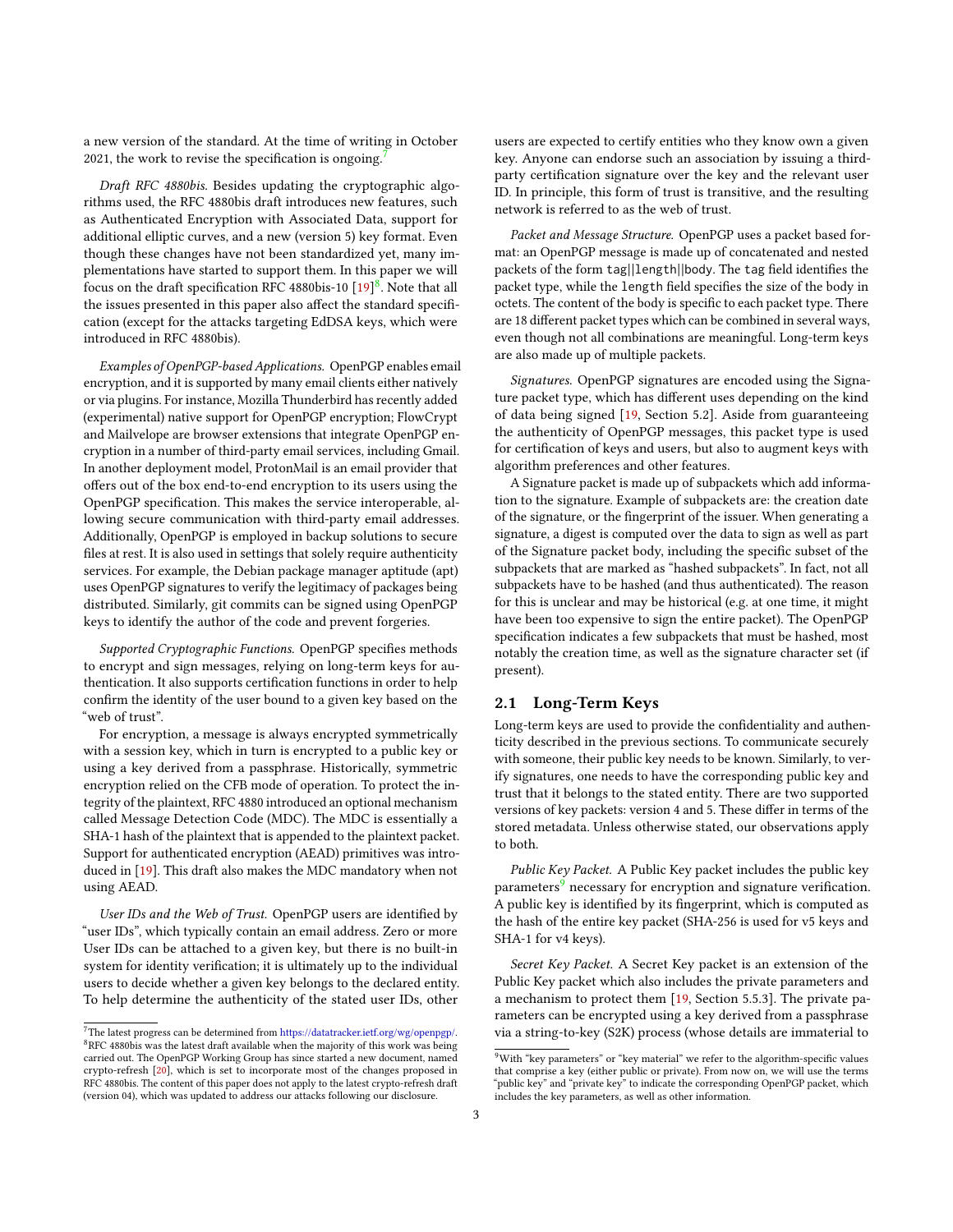<span id="page-3-1"></span>

Figure 1: Secret Key packet body of an ECDSA key (version 4) protected using CFB mode. The SHA-1 digest is computed over the secret parameters. Notice that the public parameters are not cryptographically bound to the secret one.

our attacks). The encryption uses either CFB mode or AEAD. If the former is used, the private parameters are encrypted together with a 20-byte SHA-1 hash of their values, intended to protect their integrity. Regardless of the protection mechanism used to encrypt the secret key, only the private parameters are cryptographically protected. In fact, the public parameters are always stored in cleartext and are not cryptographically bound to the (encrypted) private ones. This is illustrated in Fig. [1,](#page-3-1) which shows the structure of a version 4 ECDSA Secret Key packet body.

Key and Subkey Packets. An OpenPGP key consists of a Secret or Public Key packet ("primary key") and any number of Subkey packets. Secret and Public Subkey packets have the same body format as Secret and Public Key packets respectively, and only differ in their packet tag. Subkeys are typically used for encryption operations, whereas primary keys are used for signing and certification functions (of subkeys and User IDs). Subkeys are stored alongside their primary key, but each packet is protected separately.

Certification Signatures. Public keys and subkeys must be signed by the corresponding private primary key to be used in practice, otherwise they are not considered trusted by implementations. A primary key certifies that a subkey is associated with it by issuing a Subkey Binding Signature computed over the subkey's public key. In turn, signing subkeys must sign back their primary public key via Primary Key Binding Signatures. Finally, many implementations require that keys be associated with at least one User ID through a self-certification signature (of type 0x10-0x13), issued by the primary key. For more details, see [\[19,](#page-12-7) Section 5.2.1].

### 2.2 OpenPGP Implementations

Several implementations of the specification have been developed. When discussing the practical impact of attacks in this paper, we will focus on the following open-source libraries. This is a representative sample of implementations from different languages and used in popular applications, including those for which we discuss fully developed attacks in Section [4.](#page-8-0)

GnuPG (GPG): the OpenPGP distribution of the GNU foundation. It is the oldest and most popular open source implementation, written in C.

- **RNP** (prior to v0.16<sup>[10](#page-3-2)</sup>): a C++ library used by Thunderbird for their native OpenPGP integration.
- OpenPGP.js (prior to v4.[10](#page-3-2).5<sup>10</sup>): a JavaScript OpenPGP library used by ProtonMail for their web app, as well as by FlowCrypt and Mailvelope. It offers two different distributions: a browser version and a server-side Node.js one. The two versions use different cryptographic libraries, hence their behaviour in some cases can vary. In this paper, we only look at the browser version.
- gopenpgp (prior to v2.1<sup>[10](#page-3-2)</sup>): a golang OpenPGP library used by ProtonMail for their desktop and mobile apps.
- Sequoia PGP: a newer OpenPGP implementation, written in Rust. Sequoia supports different crypto backends, but for this paper we only consider Nettle as the underlying crypto library, as it is the default one.

## <span id="page-3-0"></span>3 PRIVATE KEY EXTRACTION VIA KEY OVERWRITING

As introduced in Section [2.1,](#page-2-3) the public key material stored as part of the secret key packet is always in cleartext (see Fig. [1\)](#page-3-1). Moreover, said material is not cryptographically bound to the private parameters stored in the ciphertext part of the secret key packet. We show how to exploit these properties to perform KO attacks that recover the private parameters when the corrupted key is used for either signing or decrypting. In both cases, we exploit the interactions between the victim's private parameters and the overwritten public ones to learn information about the former. When signing, using corrupted parameters results in so-called "faulty signatures", which can allow private key reconstruction; when decrypting arbitrary ciphertexts using malicious parameters, the outcome (success/failure) of the operation can leak information about the private parameters involved.

We start by introducing our threat model, and tackle some technicalities that an adversary needs to deal with in practice. Then we describe KO attacks against the OpenPGP specification for an adversary that has write access to encrypted key packets and that is able to corrupt their contents. For each attack, we study how different libraries are affected. Most of them perform some form of key validation, which is not covered by the OpenPGP specification but could prevent our attacks. However, we show that the implemented steps are often ineffective and, in some cases, have observable side effects that make it possible to exploit the validation process itself to carry out KOKV attacks. We describe those KOKV attacks in Appendix [C.](#page-14-0)

#### 3.1 Threat Model

We consider an adversary who has write access to the encrypted private key of the victim. Further, we assume that the victim (resp. their application) will use the private key as long as it decrypts successfully with the expected passphrase. In other words, we assume that the victim does not inspect their own key fingerprint before using the key. $11$ 

<span id="page-3-2"></span><sup>10</sup>For RNP, OpenPGP.js and gopenpgp, the results in this paper only apply to the specified older versions; following our disclosures, the libraries have been patched against the vulnerabilities presented in this paper.<br><sup>11</sup>Checking the key fingerprint would always reveal whether the key was corrupted,

<span id="page-3-3"></span>but users might not expect to have to check its value for their own keys (or might not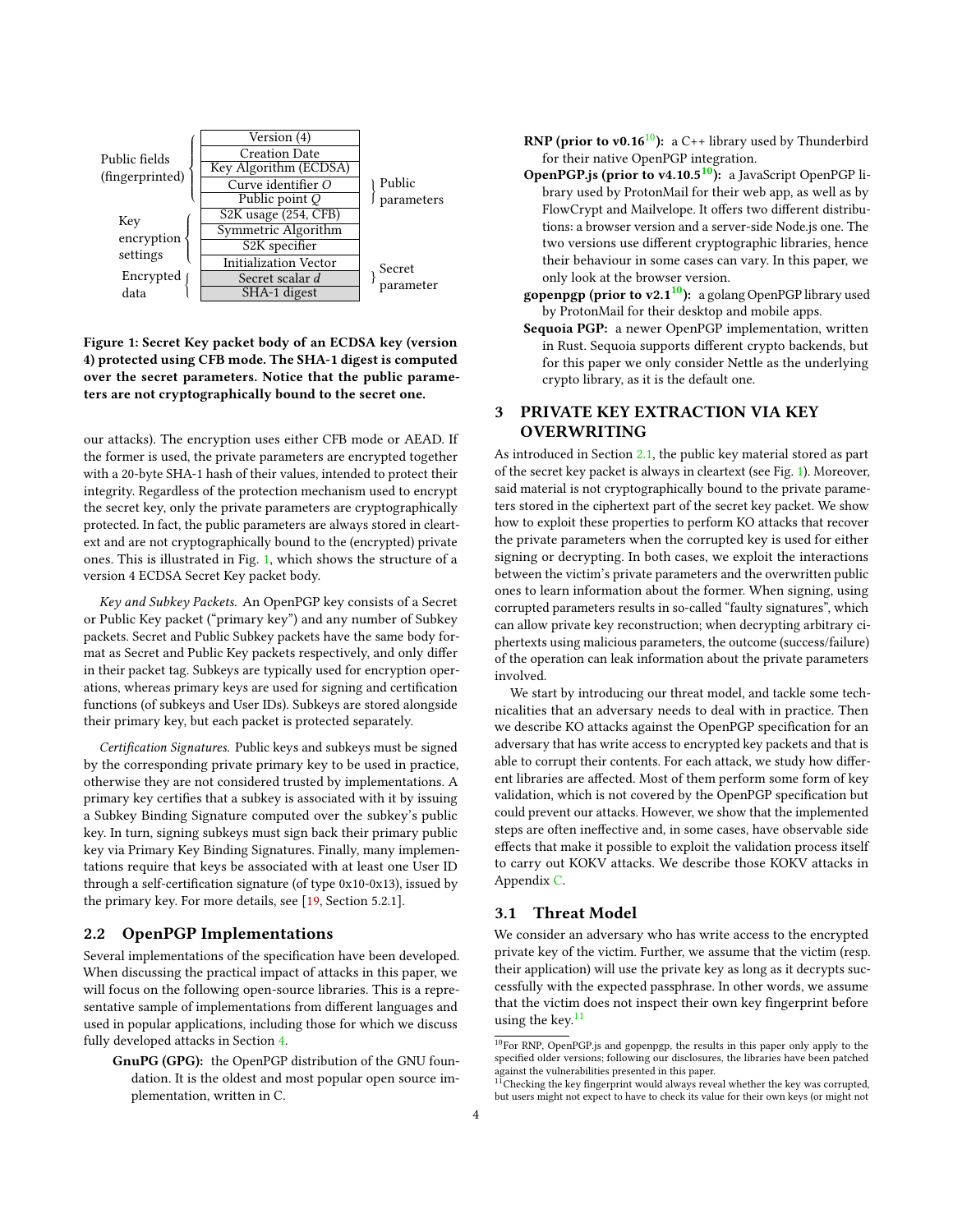This threat model is especially relevant when it comes to services that manage the user's encrypted private keys and store them in insecure storage, in the sense that the key files might be accessible to untrusted parties. This is the case for applications like ProtonMail and FlowCrypt, which we review in Section [4.](#page-8-0) However, in principle keys can also be targeted when they are, for example, stored on a USB drive, stored in the cloud, or are in transit.

In addition to corrupting the encrypted keys, depending on the attack in question, the attacker also needs to get hold of signatures generated by the victim, or learn the success/failure of some message decryption. Section [4](#page-8-0) covers application-level considerations and explains how the adversary can access this type of information to carry out end-to-end attacks.

#### 3.2 Practical Considerations

Key Validation. Many OpenPGP libraries add key validation checks that aim to verify the mathematical relationship between public and private parameters before using them in any cryptographic operations. Such validation is not covered by the OpenPGP specification. Since our attacks modify public parameters, proper key validation could prevent them from being carried out in practice. For this reason, after presenting each attack, we review which implementations are actually vulnerable. We now give a brief overview of what key validation is done by each library. For full details, see Appendix [D.](#page-16-0) Sequoia does not implement any checks, while all the other libraries we study do: GPG and RNP check some mathematical relationships between the parameters, whereas OpenPGP.js and gopenpgp try to sign and verify a message using the primary key. However, key validation is not necessarily carried out by these libraries. In fact, GPG and RNP validate the keys when they are imported into the corresponding key stores. In GPG the user must import the keys before usage, hence key validation is always run. However, RNP does not enforce the use of the key store, hence some attacks are viable depending on how an application loads the user keys. Finally, OpenPGP.js and gopenpgp do not automatically check private keys, but simply provide a key validation function that can be called by applications, if desired.

Bypassing Key Certification Signatures. In Section [2.1,](#page-2-3) we explained how OpenPGP keys need to include a number of certification signatures verifiable with the primary public key in order to be considered valid by most implementations. Hence, for KO attacks to work in practice, in addition to corrupting the public parameters, the adversary needs to provide forged certification signatures that can be verified using them. We explain how to do so for the non-obvious cases in Appendix [B.1.](#page-13-0)

#### <span id="page-4-2"></span>3.3 KO Attacks Exploiting Faulty Signatures

Our first KO attack consists of tricking the victim into signing a message using their corrupted key. From the resulting faulty signatures, the adversary is able to learn at least partial information about the private parameters. We detail how keys of any algorithm can be targeted, by replacing legitimate public key parameters with malicious ones – notation wise, we always denote the latter with an apostrophe, e.g.  $p'$  is the replacement value of some parameter . We start by introducing two attacks against DSA keys.

<span id="page-4-1"></span>3.3.1 Faulty Signature Attacks against DSA. The DSA signing algorithm is shown in Algorithm [1](#page-5-0) and uses the private exponent  $x$ together with the public parameters  $g$ ,  $q$ ,  $p$  where  $p$  is a prime,  $q$  is a large prime factor of  $p-1$  and g is an element of  $\mathbb{Z}_p^*$  with order q. The attack from [\[17\]](#page-12-9) can be used to extract the private parameter (key) through a single faulty signature. However, that attack no longer works in practice since it requires replacing the group prime p with a corrupted value p' such that  $p' < q$ , where q is typically 160 or 256 bits long, while DSA keys with  $p$  of 1024 bits or less are no longer supported by several implementations, since they are deemed insecure [\[27\]](#page-12-22). Thus, we describe two alternative attacks that can still be carried out against most libraries.

Variant 1: Klíma-Rosa attack revisited. The private key can be computed from one faulty signature as follows: let  $p'$  be a prime of the desired key size such that  $p' - 1$  is smooth, then set q' to be the next prime above  $p'$  and  $g'$  to be a generator of  $\mathbb{Z}_{p'}^*$ . The adversary overwrites  $g, p, q$  in the victim's key packet with  $g', p', q',$  and then needs to obtain one signature generated using the corrupted key. From such a DSA faulty signature  $(r, s)$  over message  $m$ , the secret x can be reconstructed as follows: since  $q' > p'$ , we have that  $r' = (g'^k \bmod p') \bmod q' = g'^k \bmod p'$ , and we can recover k by computing the discrete log of  $r'$  to base  $g'$  mod  $p'$ . Finding the discrete logarithm is feasible as  $p'$  is smooth by construction, and allows us to recover k mod  $p' - 1$ . Given k, we can compute  $x = (s \cdot k - Hash(m)) \cdot r^{-1} \text{ mod } q'$ . We now give more details about the correctness of the attack. Thanks to our choice of  $q'$  we are almost guaranteed to recover  $k$  in full: while  $k$  is originally sampled in  $Z_{q'}$ , which means that k might be larger than  $p' - 1$ , in our case k mod  $p' - 1 = k \mod q'$  unless  $k \in [p', q' - 1]$ . The probability of sampling such k is on the order of  $(\log p')^2/p'^{12}$  $(\log p')^2/p'^{12}$  $(\log p')^2/p'^{12}$  So this probability is small enough that it can be ignored in our attack.

Variant 2: small subgroup attack. The attack described above allows extraction of the private key through one single faulty signature. Still, due to the large size of  $q'$ , the corrupted key may not be supported by some implementations, as we will see later. Hence, we describe a second attack on DSA keys using a small subgroup attack. This technique requires tens of signatures to reconstruct the full secret, but it gives the adversary more flexibility. The adversary overwrites the primes  $p$ ,  $q$  and the subgroup generator  $q$  with some prime p' and small prime q' such that g' has order q' in  $\mathbb{Z}_{p'}^*$ . From the resulting faulty signature  $(r, s)$ , the adversary can recover x mod q' by finding the value x<sup>\*</sup> such that using  $y' = g'x^* \mod p'$ in the verification of  $(r, s)$  is successful. The search for  $x^*$  can be done offline. The original  $x \mod q$  can be reconstructed fully by collecting enough signatures computed using different  $p'_i, q'_i$  and combining the different shares  $x^*$  mod  $q'_i$  using the Chinese Remainder Theorem (CRT). Finding the value of x mod  $q'_i$  fails in two cases: (1) if  $g'^k \mod p'$  is a multiple of  $q'$ , since then  $r = 0 \mod q$ ,

check it thoroughly enough). Further, to lower the chance of detection if the victim only looks at a few hex fingerprint digits, it should be feasible to forge a public key whose fingerprint matches the original one in the first and/or last 3-4 bytes: one could keep the public parameters fixed and change the creation date (in seconds) to get different fingerprints. For more details on the fingerprint, see Section [2.1.](#page-2-3)

<span id="page-4-0"></span> $^{12}q'$  is set to be the next prime above  $p'$  and the gaps between primes are, according to Cramer's conjecture  $O((\log p')^2)$ .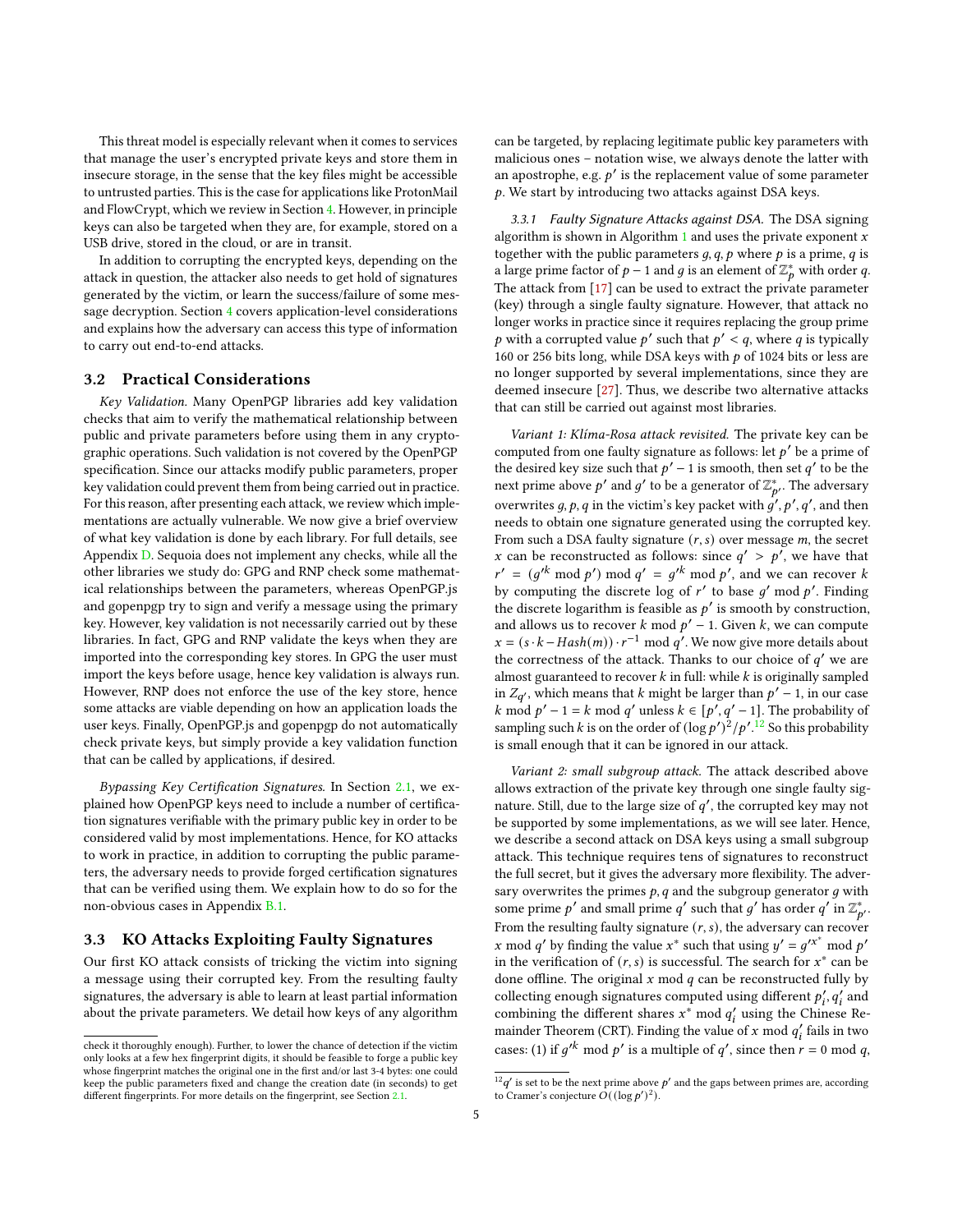Algorithm 1: DSA signing and verification

**Data:** Message  $m$ , public key  $(g, p, q, y)$ , private key  $x$ , signature  $(r, s)$ 1 Function DSA\_Sign( $m$ ,  $(q, p, q)$ , x)  $k \stackrel{\$}{\leftarrow} [1, q-1]$  $s \mid r = (g^k \mod p) \mod q$  $s = k^{-1}(\text{Hash}(m) + xr) \text{ mod } q$  $5$  return  $(r, s)$ 6 Function DSA\_Verify( $m, (g, p, q, y), (r, s)$ )  $\begin{array}{ccc} 7 & \vert & w = s^{-1} \bmod q \end{array}$  $\mathbf{s} \quad h = \text{Hash}(m) \text{ mod } q$ 9  $v = (g^{hw} y^{rw} \mod p) \mod q$ 10 return  $v = r$ 

<span id="page-5-0"></span>and thus any  $y'$  checks against the signature; or (2) if  $q'$  is a factor of s, meaning that the inverse  $w = s^{-1} \mod q'_i$  does not exist, and the signature is not verifiable. Using  $q'_i$  which are not too small lowers the probability of failure. Larger primes are also preferable as they lower the number of key overwrites and faulty signatures needed in order to fully reconstruct  $x$ . For example, a 256-bit  $x$  can be computed from about 16 key overwrite and faulty signatures provided the adversary picks each  $q^\prime_i$  to have 16 bits. At this size of  $q'_i$ , finding the individual values  $x^*$  is still efficient. This is a typical size for  $x$  for 2048-bit DSA public parameter  $p$ .

Vulnerable Implementations. Note that in practice, the second attack variant might not work exactly as detailed above, since most libraries expect  $q$  to be at least 160 bits long. To get around this limitation, it suffices to multiply  $q'$  by some co-factor h of an appropriate size, and overwrite q with  $q'' = q'h$  but still use g of order q' in the attack. When it comes to the security of individual libraries, Sequoia is vulnerable to both attacks, since it does not carry out any key validation. OpenPGP.js and gopenpgp are also vulnerable, since their key validation can be bypassed by setting a DSA primary key with  $q = y = 1$  and adding the target key as subkey.<sup>[13](#page-5-1)</sup> RNP and GPG are safe against the first attack: GPG is not vulnerable thanks to its key validation, whereas RNP does not support using  $q$  larger than 256 bits. As for the second attack variant, the key validation in RNP is sufficient to prevent the attack, whereas the key validation in GPG is incomplete and can only slow down the adversary, requiring thousands of key overwrites instead of a few tens of key overwrites. In fact, while both libraries verify the correspondence between the public and private parameters, GPG does not confirm whether the group order is prime and large enough. Hence, the adversary can successfully import a corrupted key in GPG by guessing  $y'$  such that  $y' = g'^{x} \mod p'$ . Additionally, the partial key validation done in GPG (as well as in OpenPGP.js and gopenpgp) opens up the possibility of exploiting the key validation process itself to recover the private key. This attack vector is discussed in Appendix [C.](#page-14-0)

|                | <b>Algorithm 2:</b> EdDSA signing algorithm                                                         |                              |  |  |  |  |
|----------------|-----------------------------------------------------------------------------------------------------|------------------------------|--|--|--|--|
|                | <b>Data:</b> Message $m$ , curve base point $G$ of order $q$ ,<br>secret seed k, signature $(R, S)$ |                              |  |  |  |  |
|                | 1 <b>Function</b> EdDSA_Sign( $m$ , $(G, q)$ , k)                                                   |                              |  |  |  |  |
| $\overline{2}$ | $(d, p)$ = Hash $(k)$                                                                               | // scalar $d$ and prefix $p$ |  |  |  |  |
| 3              | $Q = dG$                                                                                            | // derive public point $Q$   |  |  |  |  |
| $\overline{4}$ | $r = \text{Hash}(p  m)$                                                                             |                              |  |  |  |  |
| 5              | $R = rG$                                                                                            |                              |  |  |  |  |
| 6              | $h = \text{Hash}(R  Q  m)$                                                                          |                              |  |  |  |  |
| $\overline{7}$ | $S = r + d \cdot h \mod q$                                                                          |                              |  |  |  |  |
| 8              | return $(R, S)$                                                                                     |                              |  |  |  |  |

<span id="page-5-3"></span>3.3.2 Cross-algorithm Attack against ECC keys. The above attacks on DSA are quite impactful as they can be used to indirectly compromise ElGamal and ECC keys (i.e. EdDSA, ECDSA and ECDH keys). These can be "converted into" DSA ones by keeping the encrypted key material and replacing the public key parameters and key algorithm to reflect DSA keys. This trick is possible because all the keys in question have a single private parameter, hence the format of the encrypted portion of the key is the same. It follows that ECC keys are vulnerable to the same set of attacks that target DSA keys, including the ones described above.

3.3.3 Faulty Signature Attack against EdDSA. It is known that in EdDSA, the secret scalar  $d$  can be recovered from two signatures generated over the same message but using different public keys.<sup>[14](#page-5-2)</sup> For reference, the EdDSA signing algorithm is given in Algorithm [2.](#page-5-3) Assuming that the public point  $Q$  is taken directly from the supplied public key and not re-derived from  $d$ , then signing the same message m with both Q and Q' gives two different signatures  $(S, R)$  and  $(S', R')$  with  $S = r + dh \mod q$  and  $S' = r + dh' \mod q$ , from which we can find *d* as:  $d = \frac{S-S'}{h-h'} \mod q$ , where *h*, *h'* are known. Note that in OpenPGP, the message  $m$  includes the data being signed, as well as additional metadata, such as (a) signature creation time and (b) (optional) issuer public key fingerprint. If the fingerprint is signed then the attack cannot be executed, because  $m$  itself will depend on the public key, so we cannot arrange to sign the same  $m$ using different  $Q$  values. If only the creation time is signed, then the attack can still succeed if the adversary can get two signatures with the same timestamp. This may be feasible, since the creation time is taken in seconds and the adversary might be able to execute commands concurrently or control the time seen by the application.

Vulnerable Implementations. While GPG and Sequoia do not validate EdDSA keys, at the time of writing they are both protected, since by default they do include the Issuer Fingerprint in signatures. Signing the Issuer Fingerprint is not mandated by the specifications and if the libraries were to omit (or not sign) the field/subpacket for any reason, the attack would be possible. OpenPGP.js and gopenpgp do not sign the Issuer Fingerprint, and are thus vulnerable if key validation is not performed (this is up to the application). Finally, RNP is always safe since it re-derives the point  $Q$  from  $d$  before signing.

<span id="page-5-1"></span> $^{13}{\rm If}$  the target key is a primary key, its Secret Key packet can be converted into a Secret Subkey packet just by changing its packet tag. This trick can also be used to obtain a DSA primary key from a DSA subkey, in case a DSA primary key is needed. Note that this works for standard CFB-encrypted keys, but not for the proposed AEADencrypted keys when the target is a primary key, because AEAD-encrypted keys do authenticate whether the encrypted data is from a primary key or a subkey.

<span id="page-5-2"></span> $\overline{^{14} \text{See}}$  discussion in the libsodium repository at [https://github.com/jedisct1/libsodium/](https://github.com/jedisct1/libsodium/issues/170) [issues/170.](https://github.com/jedisct1/libsodium/issues/170) There was no actual vulnerability in the library since the public point was re-derived from the secret scalar.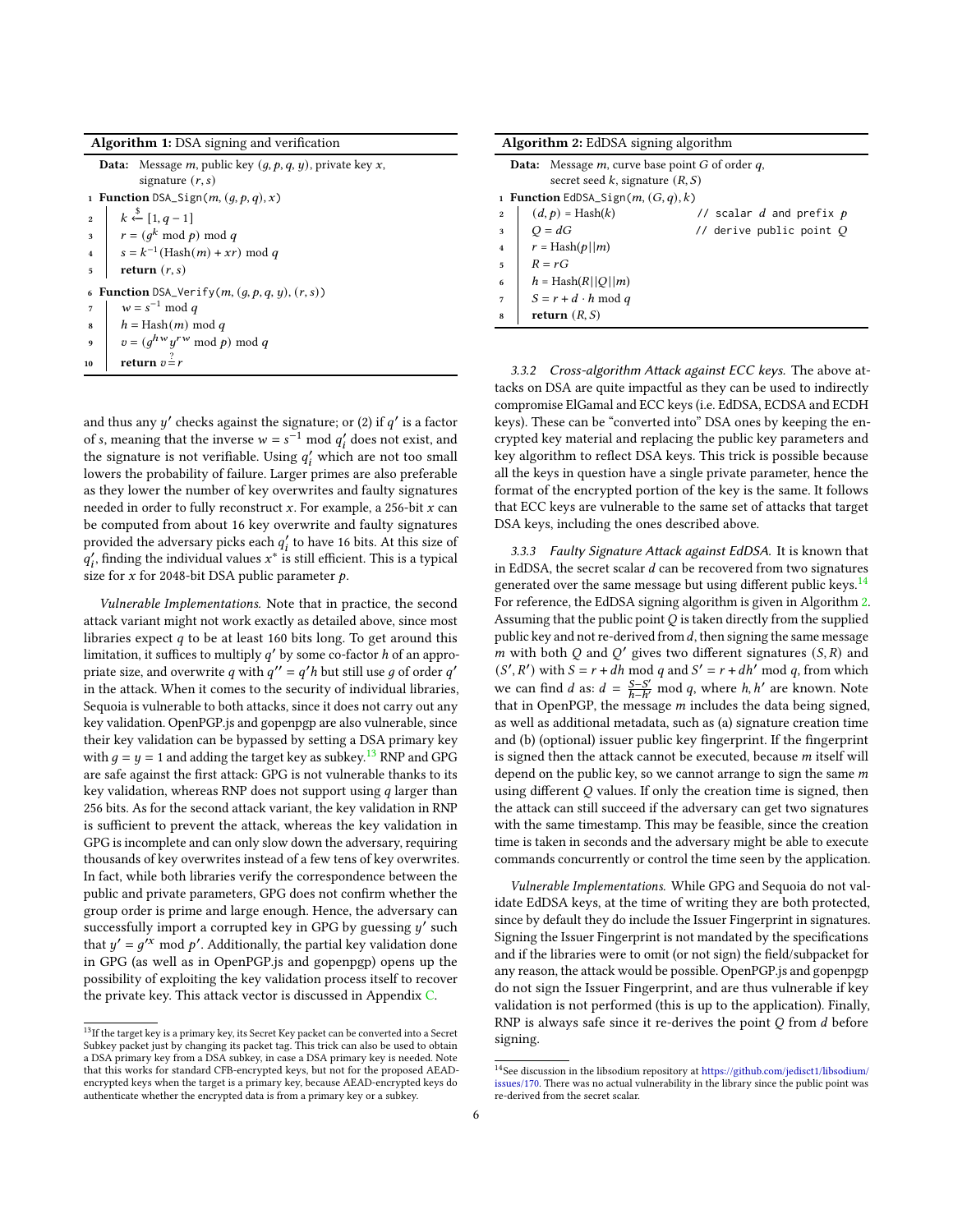<span id="page-6-0"></span>

|                       | $DSA v1 (+ ECC)$ | $DSA v2 (+ ECC)$                                   | EdDSA | <b>RSA</b> |
|-----------------------|------------------|----------------------------------------------------|-------|------------|
| <b>Key Overwrites</b> |                  | 15-bit $q_i$<br>256-bit $x: 18$<br>512-hit $x: 35$ |       |            |
| <b>Signatures</b>     |                  | 256-bit $x: 18$<br>512-bit $x: 35$                 |       |            |

Table 1: Cost of the different faulty signature attacks in terms of key overwrites and number of signatures needed to compute the secret.

<span id="page-6-1"></span>

|            | DSA v1<br>$(+$ ECC $)$ | DSA v <sub>2</sub><br>$(+$ ECC $)$ | <b>EdDSA</b>     | <b>RSA</b>   |
|------------|------------------------|------------------------------------|------------------|--------------|
| <b>GPG</b> | no                     | depends                            | no (fingerprint) | no (CRT-RSA) |
| Sequoia    | yes                    | yes                                | no (fingerprint) | no (CRT-RSA) |
| <b>RNP</b> | no                     | depends                            | no (fingerprint) | no (CRT-RSA) |
| OpenPGP.js | yes                    | yes                                | depends          | depends      |
| gopenpgp   | yes                    | yes                                | depends          | no (CRT-RSA) |

Table 2: Vulnerability status of the different implementations with respect to faulty signature key extraction attacks (yes: vulnerable, depends: vulnerable unless the key is explicitly validated or based on other factors described in this section). If a library is not vulnerable, but not primarily due to key validation, then the reason is specified.

<span id="page-6-2"></span>3.3.4 Faulty Signature Attack against Non-CRT RSA. Consider RSA signatures in which no CRT tricks are used to speed up signing. The adversary can replace *n* with a number *n'* for which  $\varphi(n')$  is smooth. From the resulting signature  $s' = m^d \mod n'$ , the adversary can recover *d* by computing  $\log_m(s')$  via the Pohlig-Hellman algorithm. To recover *d* in full, the order of *m* in  $\mathbb{Z}_n^*$ , must be large enough, namely  $\text{ord}_{n'}(m) \geq d$ . If m is known in advance, the adversary can pick  $n'$  such that  $m$  has full order. Even if not, the condition  $\langle ord_{n'}(m) \rangle \geq d$  will hold with high probability if we pick n' to be a prime such that the odd factors of  $\varphi(n') = n' - 1$  are all mid-sized primes ∼ 2<sup>20</sup>. With this choice of n', solving the discrete logarithm problem is still easy.

Vulnerable Implementations. All implementations but OpenPGP.js use CRT-RSA for signing, hence the attack does not apply to them. Applications that rely on OpenPGP.js and do not explicitly validate keys are vulnerable. The key validation implemented by OpenPGP.js is sufficient to prevent this specific attack provided the attacker cannot predict at which time the key validation steps will be run. More details about this limitation, as well as how the validation process can be exploited to recover the private key in another way can be found in Appendix [C.2.](#page-15-0)

3.3.5 Summary. We have shown how any key is potentially vulnerable to faulty signature attacks, either directly or indirectly (i.e. through cross-algorithm attacks). In particular, encryptiononly keys such as ECDH and ElGamal keys can be compromised by converting them into DSA keys. The same is true for ECDSA keys, which are not directly impacted by fault attacks since the public point is not used during signing. We highlight that most of the attacks we have described require corrupting the victim's key only once, as shown in Table [1.](#page-6-0) For a summary of which implementations are vulnerable to each attack, see Table [2.](#page-6-1)

#### 3.4 KO Attacks Exploiting Decryption

Another way to learn information about the private key – after corrupting the public parameters – is to observe whether decryption of chosen ciphertexts is successful. The idea is to exploit the decryption success or failure as an oracle to incrementally allow an adversary to recover the secret parameters. We stress that we do not require access to the decrypted data; the adversary only needs to know whether any errors occurred during the decryption operation. Depending on the application, accessing such errors may be easier than getting hold of faulty signatures. Further, as we will see, all the attacks in this section only require a single key overwrite.

We first formalize the oracle and then show how it can be used to exploit ElGamal and RSA decryption to recover the private parameters by means of small subgroup attacks. To minimize the number of key overwrites, we leverage the fact that OpenPGP supports adding an unlimited number of subkeys to a given primary key.

As with the faulty signature attacks, we review the vulnerability status of libraries immediately after describing each attack. Note that for such analysis we only consider whether there is sufficient key validation in place to prevent the issues, but we do not take into account whether accessing the decryption oracle is possible at an application level, since this depends on how the library is integrated. As we explain below, a library will typically expose the oracle through timing leakage. For application-level considerations, see Section [4.](#page-8-0)

Session-Key Decryption Oracle. In OpenPGP, long-term keys are not directly used to encrypt messages. In fact, messages are always encrypted symmetrically using a session key, while the session key is encrypted under a public-key and encoded in a Public-Key Encrypted Session Key (PKESK) packet. For the attacks in this section, we focus on the decryption of PKESK packets. Formally, we consider a decryption oracle that accepts the ciphertext  $c$  from a Public-Key Encrypted Session Key Packet and returns 1 if the decryption of  $c$  was successful, or 0 otherwise.

It is enough to consider as input to the oracle only a PKESK packet (namely without the subsequent symmetrically-encrypted message) for two reasons: firstly, both ElGamal and RSA encryption use PKCS#1 v1.5 padding (as per EME-PKCS1-v1\_5 in [\[15\]](#page-12-12)), and secondly, the PKESK plaintext includes an algorithm byte, the session key, and a 16-bit checksum on that session key (see [\[7,](#page-12-0) Section 5.1]). The redundancy provided by these two encoding steps done in succession means that the probability of getting a false negative from the oracle, namely some  $c$  being marked as valid when it is not, is on the order of  $2^{-48}$ . Thus, we can be sure that the oracle's results are correct without relying on a later symmetric decryption step failing due to a wrong session key being returned by the decryption of the PKESK packet.

Having formalized the oracle, let us make a practical remark about how it can be instantiated in practice, through timing leakage. Note that successful decryption of the PKESK packet is necessarily followed by symmetric decryption of the subsequent encrypted message. On the other hand, if PKESK decryption fails, in typical implementations, no symmetric decryption will take place. Hence, even if PKESK decryption is performed in constant time, it is likely that the oracle can be accessed through a timing side-channel exposed by the presence or absence of a symmetric decryption step.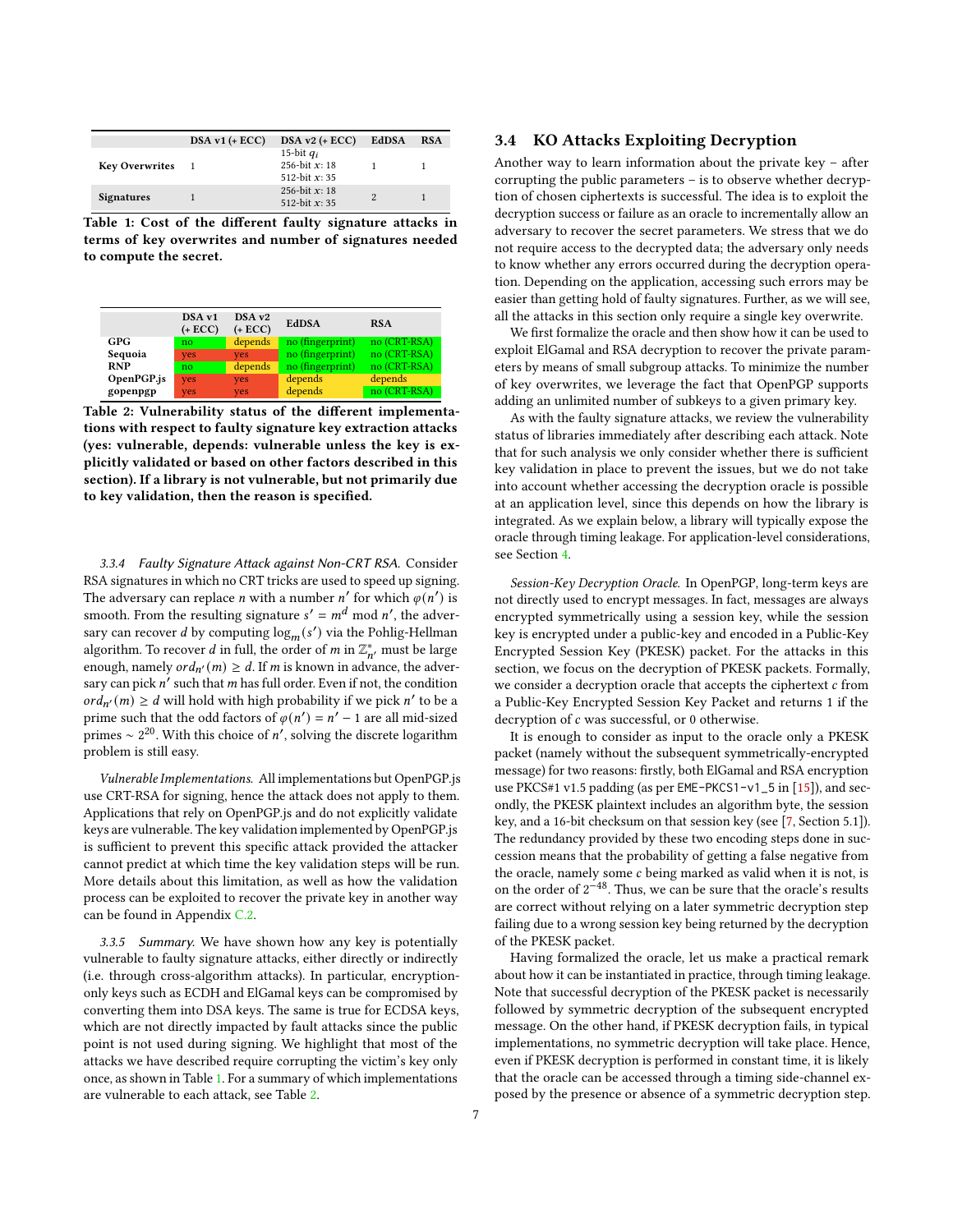Additionally, since the adversary controls the ciphertext, the timing leakage can be amplified by using large messages.

<span id="page-7-5"></span>3.4.1 Decryption Oracle Attack against ElGamal. The ElGamal encryption and decryption processes are shown in Algorithm [3.](#page-7-0) The pseudo-code omits checking the 16-bit checksum on session keys for ease of presentation. The ElGamal public parameters include a prime p, a group generator g and  $y = g^x \mod p$ . The only secret parameter is the exponent  $x$ , which is the target for our attack. We write  $x = x_0 + x_1 \cdot 2 + x_2 \cdot 2^2 + \cdots + x_{t-1} 2^{t-1}$  where t is the known bit-length of x. We will recover the bits  $x_0, x_1, \ldots, x_{t-1}$  in sequence.

The adversary begins by selecting a prime  $p'$  of the form  $2^t h$  + 1 and of the appropriate size. Such a prime is easy to construct by trial and error over values of h of the right bit-size. Having found p', the adversary constructs  $g_t$  of order 2<sup>t</sup> mod p'.<sup>[15](#page-7-1)</sup> Now the adversary overwrites the victim's public parameters  $p, q, y$  with  $p', g', y'$ . Here g' and y' can be arbitrary, since they are not used on decryption. Hence, we simply select them so as to be able to forge key certification signatures as explained in Appendix [B.1.](#page-13-0)

To recover  $x_0$ , the adversary sets  $g_1 = g_t^{2^{t-1}}$ , so  $g_1$  has order 2. It selects  $m$  to be an arbitrary, validly encoded session key. It then sets  $c_0 = g_1$ ,  $c_1 = \text{pad}(m)$ , and submits  $c = (c_0, c_1)$  to the decryption oracle. Now the decryption process run by the oracle sets  $m' = c_1 \cdot c_0^{-x} \mod p'$ , yielding  $m' = \text{pad}(m) \cdot g_1^{-x} \mod p'$ . Since  $g_1$  has order 2, we see that  $m' = \text{pad}(m)$  if and only if  $x = 0 \text{ mod } 2$ , i.e. if and only if  $x_0 = 0$ . Thus, decryption of  $(c_0, c_1)$  succeeds if and only if  $x_0 = 0.16$  $x_0 = 0.16$ 

To recover  $x_1$ , the adversary now sets  $g_2 = g_t^{2^{t-2}}$  of order 4. It then sets  $c_0 = g_2$ ,  $c_1 = \text{pad}(m) \cdot g_2^{x_0}$  with *m* as before, and submits ( $c_0$ ,  $c_1$ ) to the decryption oracle. Note the extra term  $g_2^{x_0}$  in  $c_1$  here. The oracle sets  $m' = c_1 \cdot c_0^{-x} = \text{pad}(m) \cdot g_2^{x_0} \cdot g_2^{-x_0-2x_1} = \text{pad}(m) \cdot g_2^{-2x_1} =$  $\text{pad}(m) \cdot g_1^{-x_1} \text{ mod } p'$ . (Here we use the fact that  $g_2$  has order 4 to ignore all but bits 0 and 1 of x). We see that  $m' = \text{pad}(m)$  if and only if  $x_1 = 0$ . Thus, decryption of  $(c_0, c_1)$  succeeds if and only if  $x_1 = 0.$ 

The adversary proceeds in this way to recover  $x$  bit-by-bit. In the general case, to recover bit  $x_j$ , it sets  $g_{j+1} = g_t^{2^{t-j-1}}$  of order  $2^{j+1}$ , sets  $c_0 = g_{j+1}$ ,  $c_1 = \text{pad}(m) \cdot g_{j+1}^{x_0+2x_1+\cdots x_{j-1}2^{j-1}}$  $j+1$ , and sends  $c = (c_0, c_1)$  to the decryption oracle, with successful decryption indicating  $x_i = 0$ .

The overall cost of the attack is one key overwrite and  $t$  oracle queries, where  $t$  is the bit-length of the private parameter  $x$ . In practice, in ElGamal, the bit-length of  $x$  is often much smaller than that of  $p$ , for efficiency reasons (e.g. GPG samples a 338-bit  $x$  for a 2048-bit  $p$ ).

Notice that the above attack can be prevented by checking that  $p-1$  is not divisible by a large power of 2 before using it (i.e. during a key validation step). However, there is a related small subgroup attack in which the prime 2 is replaced by a sequence of small primes  $q'$  dividing  $p' - 1$  and the CRT is used to reconstruct the private key. Such attack is more costly to mount in terms of decryption Algorithm 3: ElGamal encryption and decryption with  $pad(\cdot)$  and depad $(\cdot)$  denoting PKCS#1 v1.5 encoding and decoding.

|                                                                 | <b>Data:</b> Message <i>m</i> , public key $(q, p, y)$ , private key <i>x</i> ,                                                         |  |  |  |
|-----------------------------------------------------------------|-----------------------------------------------------------------------------------------------------------------------------------------|--|--|--|
|                                                                 | ciphertext $(c_0, c_1)$                                                                                                                 |  |  |  |
|                                                                 | 1 <b>Function</b> ElGamal_Encrypt( $m$ , $(q, p, y)$ )                                                                                  |  |  |  |
|                                                                 | 2 $k \leftarrow {s \choose 1, p-1}$<br>3 $c_0 = g^k \mod p$<br>4 $c_1 = \text{pad}(m) \cdot y^k \mod p$<br>5 <b>return</b> $(c_0, c_1)$ |  |  |  |
|                                                                 |                                                                                                                                         |  |  |  |
|                                                                 |                                                                                                                                         |  |  |  |
|                                                                 |                                                                                                                                         |  |  |  |
| <b>6 Function</b> ElGamal_Decrypt( $(c_0, c_1)$ , $(q, p)$ , x) |                                                                                                                                         |  |  |  |
|                                                                 |                                                                                                                                         |  |  |  |
|                                                                 | 7 $m' = c_1 \cdot c_0^{-x} \mod p$<br>8 $m = \text{depend}(m')$<br>9 <b>return</b> <i>m</i>                                             |  |  |  |
|                                                                 |                                                                                                                                         |  |  |  |
|                                                                 |                                                                                                                                         |  |  |  |

<span id="page-7-0"></span>queries, but protecting against it is considerably more complicated. In particular, key validation would need to check that  $p - 1$  is not divisible by all small primes up to a certain size. See Appendix [D](#page-16-0) for further discussion of the full ElGamal key validation and its cost.

Vulnerable Implementations. Sequoia is safe since it does not support ElGamal encryption. All the other libraries are vulnerable, since their key validation steps are insufficient. Note that to run the attack, since ElGamal keys are encryption-only (namely they are necessarily subkeys) the adversary always needs to overwrite the primary key (to forge Certification Signatures). As a result, the adversary needs to deal with both primary and subkey key validation, but we now explain how neither prevent the attack. In OpenPGP.js and gopenpgp, key validation is only run over the primary key, which in the context of this attack can be converted into (or replaced by) a DSA one and then the corresponding (incomplete) key validation will always succeed by setting  $g' = y' = 1^{17}$  $g' = y' = 1^{17}$  $g' = y' = 1^{17}$ 

In RNP and GPG, while both the primary key and the subkeys are validated, the adversary can always avoid the former validation by converting the key into a "GNU-dummy" one.<sup>[18](#page-7-4)</sup> Further, the ElGamal key validation of both libraries does not perform enough checks to protect against the attack: the validation performed by RNP is always successful given our choice of public parameters, whereas GPG's ElGamal key validation can be bypassed by setting  $g' = y' = 1$ . Note that this does not affect the attack, because neither  $q$  nor  $y$  is used during ElGamal decryption.

The lack of sufficient key validation for ElGamal in all libraries is not surprising, since the order of the generator cannot be easily confirmed due to the fact that, following the OpenPGP specification, the group has composite order. Appendix  $D$  gives more details on what this entails in terms of key validation.

3.4.2 Cross-algorithm Attack against ECC keys. In the context of faulty signature attacks, we have seen how the DSA attacks could

<span id="page-7-1"></span><sup>&</sup>lt;sup>15</sup>Set *z* at random mod  $p'$  and  $q_t = z^{(p'-1)/2^t} \mod p'$ ; such a  $q_t$  has order *dividing*  $2^t$ ; repeat the process until  $g_t$  has the desired order.

<span id="page-7-2"></span><sup>&</sup>lt;sup>16</sup>Here, recall, we can assume that the combination of PKCS#1 v1.5 decoding and session key checksum ensure the oracle has no false negatives, so when  $m' = \text{pad}(m)$  $q_1$ , the oracle always indicates a decryption failure.

<span id="page-7-3"></span> $^{17}{\rm If}$ an RSA primary key with ElGamal subkey is targeted, meaning that the RSA key cannot directly be converted to a DSA one (due to incompatible secret parameters), the adversary can still convert the ElGamal (sub)key into a DSA one and overwrite both the primary and subkey with it.

<span id="page-7-4"></span><sup>18</sup>This is a non-standard key format (see [https://dev.gnupg.org/source/gnupg/browse/](https://dev.gnupg.org/source/gnupg/browse/master/doc/DETAILS$1497) [master/doc/DETAILS\\$1497\)](https://dev.gnupg.org/source/gnupg/browse/master/doc/DETAILS$1497) which is supported by all the implementations in question. The GNU-dummy keys we consider include secret subkeys, but only the primary *public* key. The absence of secret parameters makes it impossible to run key validation.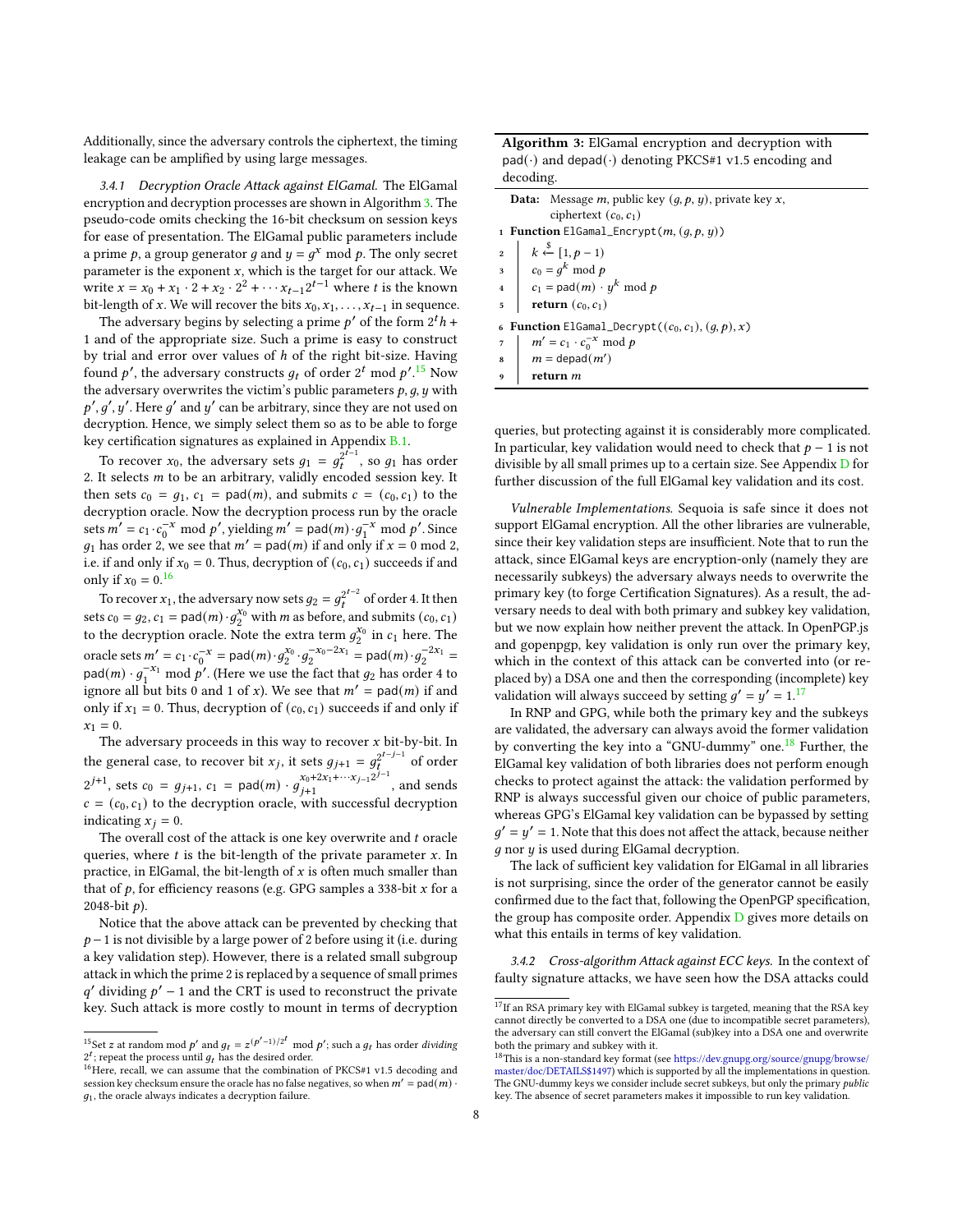be used to indirectly compromise ECC and ElGamal keys, since the private parameters have the same formats (see Section [3.3.1\)](#page-4-1). The same trick applies here: the adversary can take any encrypted ECDH, EdDSA, ECDSA or DSA encrypted key packet, construct an ElGamal key packet from it, and then target it with the following decryption oracle attack. In the ECC setting, the bit-length of  $x$  is usually less than 521 (and 256 is common). So the ElGamal attack applied to ECC keys is very efficient in practice.

<span id="page-8-5"></span>3.4.3 Decryption Oracle Attack against non-CRT RSA. RSA is vulnerable to a small subgroup attack, provided that the public modulus  $n$  is used in decryption (and not its factors). In such a case, the adversary can overwrite  $n$  as well as the public exponent  $e$  to recover d. OpenPGP again relies on PKCS#1 v1.5 encoding for RSA encryption, but unlike the ElGamal case, the padding needs to be handled for the RSA attack to be feasible.

We now explain how to pick  $n', e'$  and the ciphertext  $c$  so that the adversary can ultimately compute the private parameter  $d$ :

- (1) Let pad $(m)$  denote a PKCS#1 v1.5 encoded message of some bit-length  $k'$  (that need not be the same as the length of the original modulus  $n$ ). Let  $p$  be small prime of the form  $p = 2q + 1$  where q is also prime.<sup>[19](#page-8-1)</sup> If pad $(m)^q = 1$  mod p and pad $(m) \neq 1$  mod p, set  $n' =$  pad $(m) \cdot p$  and overwrite the victim's *n* with  $n'$ . The value of  $e$  in the key does not matter as it is not used during RSA decryption. $20$  If the conditions are not met, sample a different random padding in  $pad(m)$  and retry. This step will require on average 2 attempts (since the conditions we set only require  $pad(m)$ to be a quadratic non-residue modulo  $p$ ). Thanks to our later exact choice of  $p$ ,  $n'$  will be of a size such that the PKCS#1 v1.5 padding in pad(*m*) when taken modulo  $n'$ will include the correct leading bytes.
- (2) For each  $e' \in [1, q 1]$ , query the decryption oracle on  $c = pad(m)e^{i'} \mod n'$ ; decryption will succeed if and only if  $de' = 1$  mod q. When decryption succeeds, the adversary can recover d mod q via  $d = (e')^{-1}$  mod q. If no value of  $e'$  works, then it must be that  $d = 0$  mod  $q$ .

The adversary repeats the above process with different pairs  $p_i, q_i$ (the targeted  $pad(m)$  may also change) and combines the resulting d mod  $q_i$  using the CRT to reconstruct d in full.

To see why the attack works, note that  $gcd(p, pad(m)) = 1$ (by construction) hence using the CRT we have that  $pad(m)^{de'} =$  $pad(m) \text{ mod } n'$  is equivalent to the pair of conditions

> $\mathsf{pad}(m)^{de'} = \mathsf{pad}(m) \bmod \mathsf{pad}(m)$  $\operatorname{\mathsf{pad}}(m)^{de'} = \operatorname{\mathsf{pad}}(m) \bmod p$

The first condition always holds as both sides are equal to 0 mod  $pad(m)$ , whereas the second condition holds if and only if  $ed' =$ 1 mod q, since pad(m) lies in the subgroup of  $\mathbb{Z}_p^*$  of order q.

To ensure  $n'$  has the proper byte length such that the PKCS#1 v1.5 padding in pad $(m)$  mod n' is correct, the adversary can pick

<span id="page-8-4"></span>

|                   | ElGamal (+ ECC)                            | <b>RSA</b>                               |
|-------------------|--------------------------------------------|------------------------------------------|
| <b>Overwrites</b> |                                            |                                          |
| <b>Subkeys</b>    |                                            | 234 for 2048-bit $d$                     |
| Decryptions       | 256 for 256-bit $x$<br>521 for 521-bit $x$ | Worst case:<br>$\sim$ 78k for 2048-bit d |

Table 3: Number of key overwrites and oracle queries for each decryption attack, given common key sizes and smallest possible  $q_i$  (to minimize decryption queries).

a  $p$  having between 8 and 16 bits.<sup>[21](#page-8-3)</sup> In terms of attack complexity, using a small  $p$  (and so a small  $q$ ) lowers the total number of oracle queries needed to recover *d* in full, since in the worst case  $q - 1$ decryption queries are needed to recover  $d \mod q$ . While different values of  $n'$  are required to carry out the attack, note that the victim's key needs to be overwritten only once, as it suffices to add a different subkey for each  $n'$ . Hence, in some settings, picking fewer but larger primes  $q_i$  is preferable, depending on the maximum number of subkeys that are supported by the target implementation. Table [3](#page-8-4) summarizes the cost of the attack for 2048-bit RSA.

Vulnerable Implementations. As already mentioned when discussing the RSA faulty signature attack, most implementations are protected since they rely on the CRT-RSA algorithm. OpenPGP.js is the only exception. If the primary key is an RSA one and key validation is performed, then the attack is not viable, unless the attacker can predict at which time the validation will be carried out (see Appendix [C.2](#page-15-0) for details on how to bypass the RSA validation process in OpenPGP.js). In all other cases, the library is vulnerable: as mentioned when discussing the ElGamal attack, encryption subkeys are never validated by OpenPGP.js, and if a DSA primary key is used, setting its public parameter to  $g' = y' = 1$  always results in a successful validation.

3.4.4 Summary. We have presented a second class of KO attacks which takes advantage of decryption oracles to compromise any key, including signing ones. ECC and DSA private keys can be targeted by placing their encrypted key material inside an ElGamal key packet. The attack for ElGamal (and therefore for ECC and DSA) is particularly efficient in terms of the number of oracle queries required.

Exploiting decryption rather than signing can be convenient for interactive applications, especially if the adversary cannot acquire faulty signatures. The required oracle access might be obtained through error messages or timing leakage.

A summary of the cost of each attack in terms of oracle queries and key overwrites is given in Table [3,](#page-8-4) whereas Table [4](#page-9-0) gives an overview of which libraries are potentially vulnerable based on their key validation methods (or lack thereof).

#### <span id="page-8-0"></span>TARGETING OPENPGP APPLICATIONS

In this section, we examine the feasibility of the KO attacks presented previously in the context of some real-world applications. We first cover to what extent email clients might be vulnerable. Then, we consider two other deployment models that use potentially insecure/adversary-accessible storage. Specifically, we will

<span id="page-8-2"></span><span id="page-8-1"></span> $^{19}p$ ,  $q$  in this context have nothing to do with the secret RSA factors of a legitimate  $n$ .  $^{20}$ We assume that the RSA key being targeted has encrypt-only capabilities, hence  $e$ will not be used to verify a Primary Key Binding signature. If the original subkey can also be used for signing, then the adversary can easily disable that capability when forging the certification signatures.

<span id="page-8-3"></span> $^{21}\mathrm{Larger}$   $p$  cannot be used since the PKCS#1 v1.5 encoding requires that pad(  $m)$  must have leading bytes 0x00, 0x02; smaller  $p$  would destroy the PKCS#1 v1.5 formatting.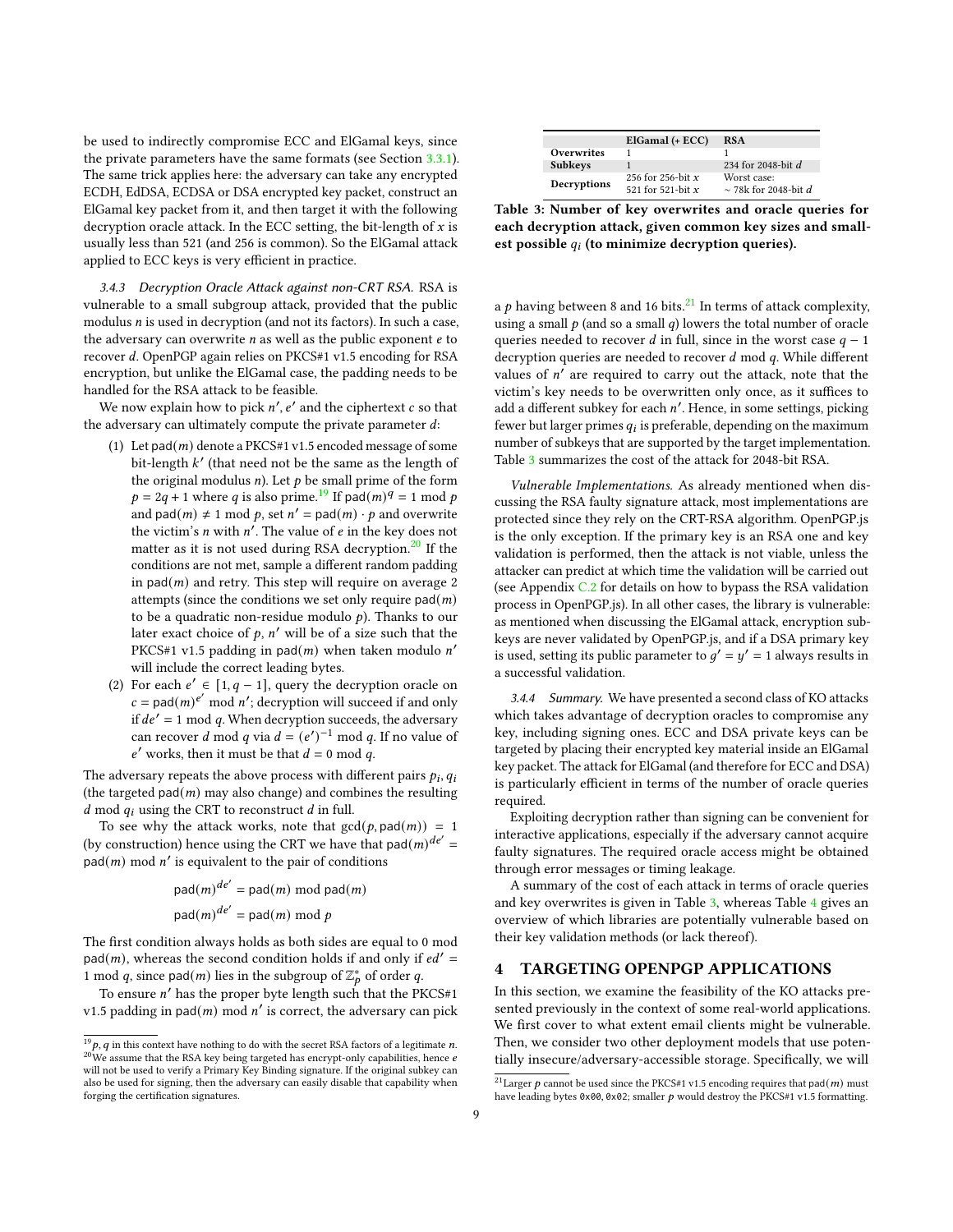<span id="page-9-0"></span>

|            | ElGamal (+ECC)   | <b>RSA</b>   |  |
|------------|------------------|--------------|--|
| <b>GPG</b> | ves              | no (CRT-RSA) |  |
| Sequoia    | no (unsupported) | no (CRT-RSA) |  |
| <b>RNP</b> | yes              | no (CRT-RSA) |  |
| OpenPGP.js | yes              | depends      |  |
| gopenpgp   | <b>ves</b>       | no (CRT-RSA) |  |

Table 4: Vulnerability status of the different implementations with respect to decryption oracle key extraction attacks. If a library is not vulnerable, but not primarily due to key validation, then the reason is specified.

see how these vulnerabilities affected FlowCrypt and ProtonMail.<sup>[22](#page-9-1)</sup> We discuss specific attacks against these particular applications to show how our attack ideas translate from isolated libraries to specific applications. Our aim is to give examples of vulnerable scenarios which could be found in other applications with similar features and authentication logic.

Targeting encrypt-to-self. In addition to the attacks detailed in Section 3, which exploit secret key operations (signing and decrypting), we briefly describe another attack vector which exploits encryption, and can be carried out against email applications, by taking advantage of the fact that emails are usually also encrypted to the sender's key, so that they can be stored in encrypted form and still be readable by the sender. The attack consists of replacing the public encryption key of the victim with one for which the adversary knows the private counterpart: any sent message will then be encrypted to the malicious key, and the adversary will be able to decrypt it, after intercepting the message. Compared to the key extraction attacks, one limitation of this encrypt-to-self compromise is that it only allows accessing sent messages, and not received ones (unless the sender quotes the received message when replying). Further, in the next paragraph we explain how secret key recovery has farther reaching consequences.

Impact of primary key recovery. In OpenPGP, compromising even a sign-only primary key could lead to long-term breach of confidentiality. In fact, if the adversary is able to obtain the primary private key of the victim, not only will they be able to sign messages with it (impersonating the victim), but they could also generate new key certification signatures. This allows an adversary to add encryption subkeys to the victim's key and advertise them publicly: as the third-party certifications will still be valid, the updated key will be considered legitimate by the victim's web-of-trust (see Section [2\)](#page-1-4), and other users would likely start encrypting messages to the malicious encryption subkey. If the adversary were able to carry out a MITM attack, then they could intercept and access the messages, and re-encrypt them to the victim's original encryption subkey, to avoid detection.<sup>[23](#page-9-2)</sup>

#### 4.1 Email Clients

Email clients with OpenPGP integration usually support importing an existing key. Depending on where this key is stored by the user (before import), an adversary might have been able to overwrite it. Then, in the absence of key validation checks performed by the OpenPGP-extension in the client, if the user is not careful enough to inspect the key fingerprint, a corrupted key might be imported.

Decryption oracle attacks are quite challenging to mount in an email client setting. Such an attack might be possible if, for example, email decryption and subsequent rendering are automated by the email client. In such a case, the adversary can craft a message loading a specific image via URL (which they control), and determine whether a specific ciphertext decrypted successfully by monitoring accesses to the corresponding image URL. However, our attacks would require many such emails to be processed; in contrast the EFAIL attack [\[28\]](#page-12-18) required only one. On the other hand, faulty signature attacks are viable. To obtain a faulty signature, the adversary might initiate an encrypted conversation with the victim: as OpenPGP messages are commonly signed, it is likely that the victim will include a signature in their reply message.

When it comes to attack detection, note that the adversary can corrupt the victim's key in such a way that the victim will still be able to decrypt older (and newer) emails that were encrypted to their legitimate key. In fact, the original victim's decryption subkey need not be removed when corrupting the key: the adversary only needs to replace its certification signature, so that it can be verified by the malicious primary key, thus imported and used by the client. Of course, the victim's past signatures will not verify anymore using the corrupted key, thus the sent emails will not be marked as authentic, however the emails in the inbox are signed by the sender. Hence, the victim might not immediately notice any issues with their imported key. Still, after obtaining the private key, in the general case the adversary cannot restore the original victim's key by replacing the imported malicious one, so the attack is likely to be detected eventually.

# 4.2 FlowCrypt

FlowCrypt provides a browser extension that allows users to take advantage of OpenPGP features when using Gmail. The application relies on the external email service (Gmail) to send, receive and store encrypted emails, which are actually processed by the trusted browser extension. Thus, the corresponding threat model is that of an untrusted server storing encrypted data. The browser extension directly communicates with the front-end code of the webmail service; the lack of interaction with a remote entity makes CCA attacks generally difficult, even though there is a still potential for in-browser attacks through e.g. cache attacks [\[10\]](#page-12-24). For instance, such an attack could be initiated by the Gmail web app.

Aside from the browser extension, FlowCrypt also offers mobile apps that connect to different email providers. To easily transfer the user's key across devices, as well as for backup purposes, FlowCrypt allows the user to store the encrypted private key in the user's inbox, by creating an email with subject "Your FlowCrypt Backup" and an attachment named "flowcrypt-backup-<gmailaddress>.key" that contains the encrypted key. When restoring a backed-up key from the inbox, the browser extension prompts the user to input the passphrase, but it does not show the corresponding key fingerprint. As long as the key decrypts successfully, it is imported. We now describe how the email provider, or an adversary with access to the

<span id="page-9-1"></span> $^{22}\rm{Flow}$  and ProtonMail developers were informed about the attacks. At the time of writing, the attacks described in this section are no longer possible.

<span id="page-9-2"></span> $^{23}$ Since OpenPGP is vulnerable to surreptitious forwarding [\[5\]](#page-12-23) unless the signature includes a signed Intended Recipient Fingerprint subpacket, the adversary could also relay any original message signature from the sender.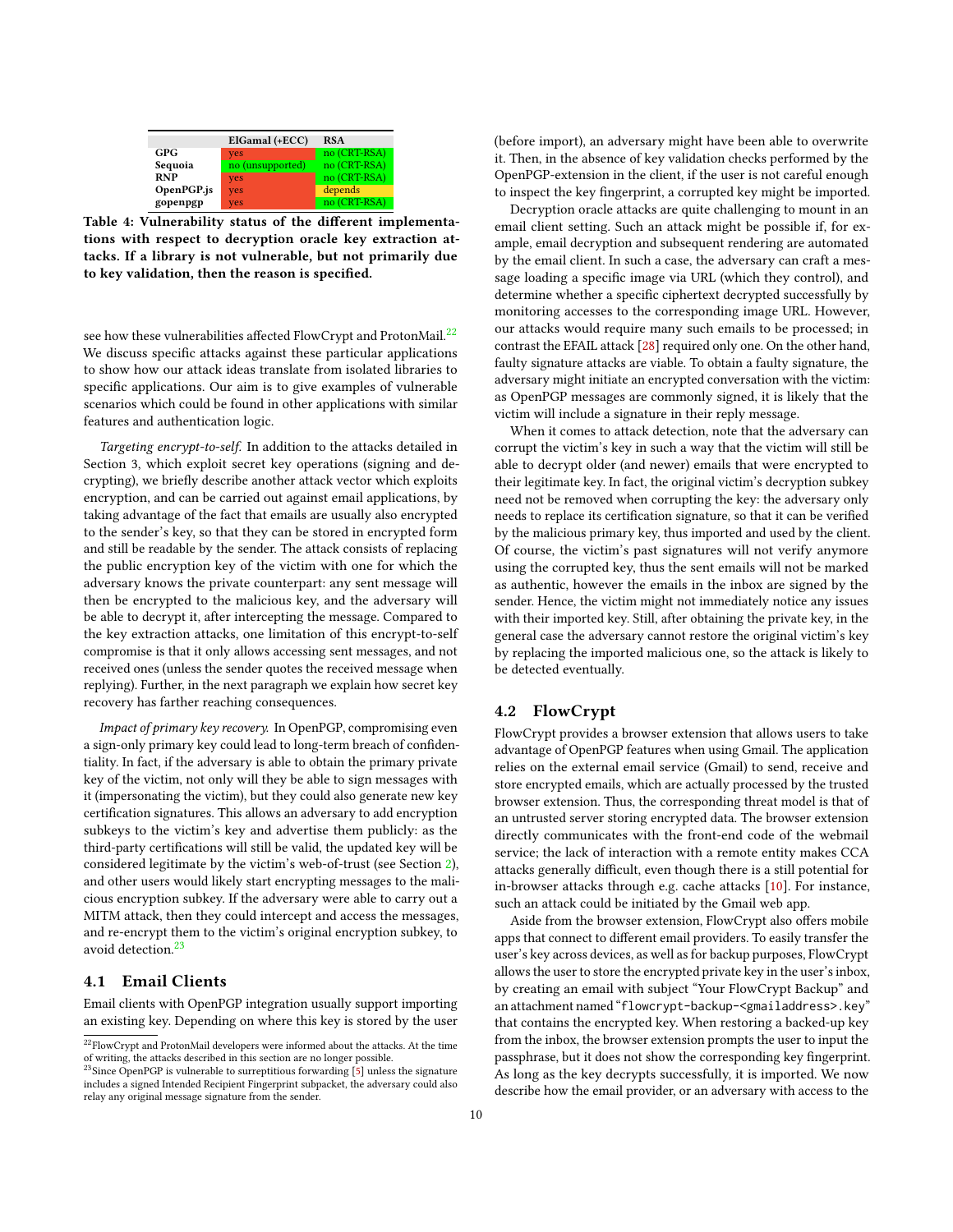inbox, can use the backup email feature as an entry point for KO attacks.

4.2.1 Attacking FlowCrypt Users. A backed-up key can be imported directly into the FlowCrypt browser extension or mobile app. There are no key checks in place, neither when importing a key from a file nor when importing it from the inbox. As a result, an adversary who has access to the inbox can tamper with the backed-up key with the objective of carrying out a faulty signature attack to extract the private key, or an encrypt-to-self attack to read any sent messages, after the user has restored the malicious key from the backup. As a user is unlikely to restore a backup often, the two most viable attacks are the DSA and RSA ones that require to corrupt the key only once, and that can recover the secret from a single faulty signature (see the DSA Attack (variant 1) and Non-CRT-RSA attack in Section [3.3\)](#page-4-2). Table [5](#page-11-3) gives a summary of the feasibility of the various attacks we discussed. We verified the possibility of completing an RSA faulty-signature attack through backup email corruption by acting as the victim and simulating an attack against ourselves: we generated a fake back up  $email<sup>24</sup>$  $email<sup>24</sup>$  $email<sup>24</sup>$ containing a compromised RSA encrypted key (as per Section [3.3.4\)](#page-6-2) and were able to import it successfully. We then sent out a signed email, whose embedded (faulty) signature allowed us to compute our original secret key (specifically, the secret exponent).

Attack Detection. The same comments for email client attacks also apply to FlowCrypt: the victim's key can be corrupted in a way that does not disrupt inbox decryption, however, new and old signatures in sent messages will not verify. Further, the adversary will probably be unable to hide their tracks by restoring the original key, unless the victim happens to re-import the backup key soon after the key extraction attack takes place.

#### <span id="page-10-3"></span>4.3 ProtonMail

ProtonMail is built with an end-to-end encrypted architecture in mind, where the users do not have to trust the ProtonMail servers: sensitive data is encrypted by the clients and stored on the servers (this includes encrypted emails and keys). The users interact with either the ProtonMail web app, or the mobile applications (available for iOS and Android devices).

The code of the ProtonMail clients is open source, hence it can be inspected to check that sensitive information is not leaked to the server. However, for the web app, the code of the JavaScript front-end is downloaded from the server, which could send malicious code to target users. To prevent this issue and allow the web client to detect whether unexpected code was downloaded, a feature called "source code transparency" is planned [\[12\]](#page-12-25). Despite this protection not yet being in place, we assume that the JavaScript code used by the ProtonMail clients (including OpenPGP.js) has not been tampered with and matches the open-sourced code (otherwise attacks targeting users' private keys are trivial). An extensive overview of ProtonMail's architecture is given in the ProtonMail white paper [\[29\]](#page-12-26); the architecture was also independently reviewed in [\[18\]](#page-12-27).

We now give a brief summary of the web app's logic. To login, the SRP-6a protocol [\[1\]](#page-11-4) is used to confirm that the user knows the password, without sharing it with the server. If the login is successful, the user's encrypted keys are downloaded from the server, and the client tries to decrypt them with a passphrase which is derived from the user's password using bcrypt [\[30\]](#page-12-28) with a unique salt. If the keys are already decrypted, or if they cannot be decrypted with the derived passphrase, a banner is displayed warning the user that the key could not be decrypted. If decryption is successful, then the keys are used to locally decrypt the user's mailbox, and generally trusted for any operation (including signing and encrypting-to-self new messages).

When sending a message, the client fetches the recipient's key from the server. In principle, a malicious server could perform a MITM attack and read the sent message by giving the wrong public key. To protect against this, users are able to mark a contact's key as trusted after having attested to its authenticity through other channels. Trusted keys are signed using the user's private key, and when composing a message to a trusted recipient, the user can visually check the validity of the fetched public key.<sup>[25](#page-10-1)</sup> As the user composes a message, draft versions of it are periodically saved, signed and encrypted using the user's decrypted key and uploaded to the server: encryption to the recipients' keys is only performed after the user has clicked the "Send" button.

Cryptographic operations over confidential data are run clientside, however, some corresponding high-level errors may be reported to the server for diagnostic purposes. We will review how this might be problematic in specific cases.

Finally, aside from server-based attacks, when JavaScript code is run in the browser there is a risk that sensitive operations can be targeted using cross-tab cache attacks, as for FlowCrypt.

4.3.1 Attacking ProtonMail Users. ProtonMail applications rely on OpenPGP.js and gopenpgp, and they do invoke the corresponding key validation functions following successful key decryption. Still, due to the incompleteness of the key validation procedures, KO attacks are feasible. To target ECC or DSA keys, the main obstacle for the attacker (a malicious server) is getting hold of a DSA faulty signature. This can be achieved by waiting for the user to create or edit a contact (which is automatically signed and uploaded to the server). Another option is to run the faulty signature attack in combination with an encrypt-to-self attack, and wait for the user to compose a message, then extract the signature from the resulting draft. Targeting users with RSA keys<sup>[26](#page-10-2)</sup> is more involved due to the key validation in place, and only possible in the web app. If the attacker is willing to expend the moderate effort required to factor 512-bit integers [\[33\]](#page-12-29), they can bypass key validation for approximately 80% of logins. At a cost of only 30s of offline computation per login, the attacker can target 32% of logins. For details, see Appendix [B.2.](#page-13-1) After bypassing key validation, an RSA faulty signature attack unfolds in the same way as for DSA.

As hinted, encrypt-to-self attacks are also possible, but they are as hard to mount as faulty signature attacks: key validation needs to be bypassed in the same way, and when the user is composing a

<span id="page-10-0"></span> $^{24}\mathrm{To}$  create a fake backup email that is correctly detected by FlowCrypt for import purposes, it sufficed to send an email with the same format as a legitimate backup email to our own Gmail address.

<span id="page-10-1"></span> $^{25}\mathrm{See}$ [https://protonmail.com/support/knowledge-base/address-verification/.](https://protonmail.com/support/knowledge-base/address-verification/)

<span id="page-10-2"></span> $^{26}\mathrm{RSA}$  was the default key type prior to July 2021, see [https://github.com/ProtonMail/](https://github.com/ProtonMail/WebClients/commit/8ff22e1b190a88b4e726b20f4eb69c9c0e89a262) [WebClients/commit/8ff22e1b190a88b4e726b20f4eb69c9c0e89a262.](https://github.com/ProtonMail/WebClients/commit/8ff22e1b190a88b4e726b20f4eb69c9c0e89a262)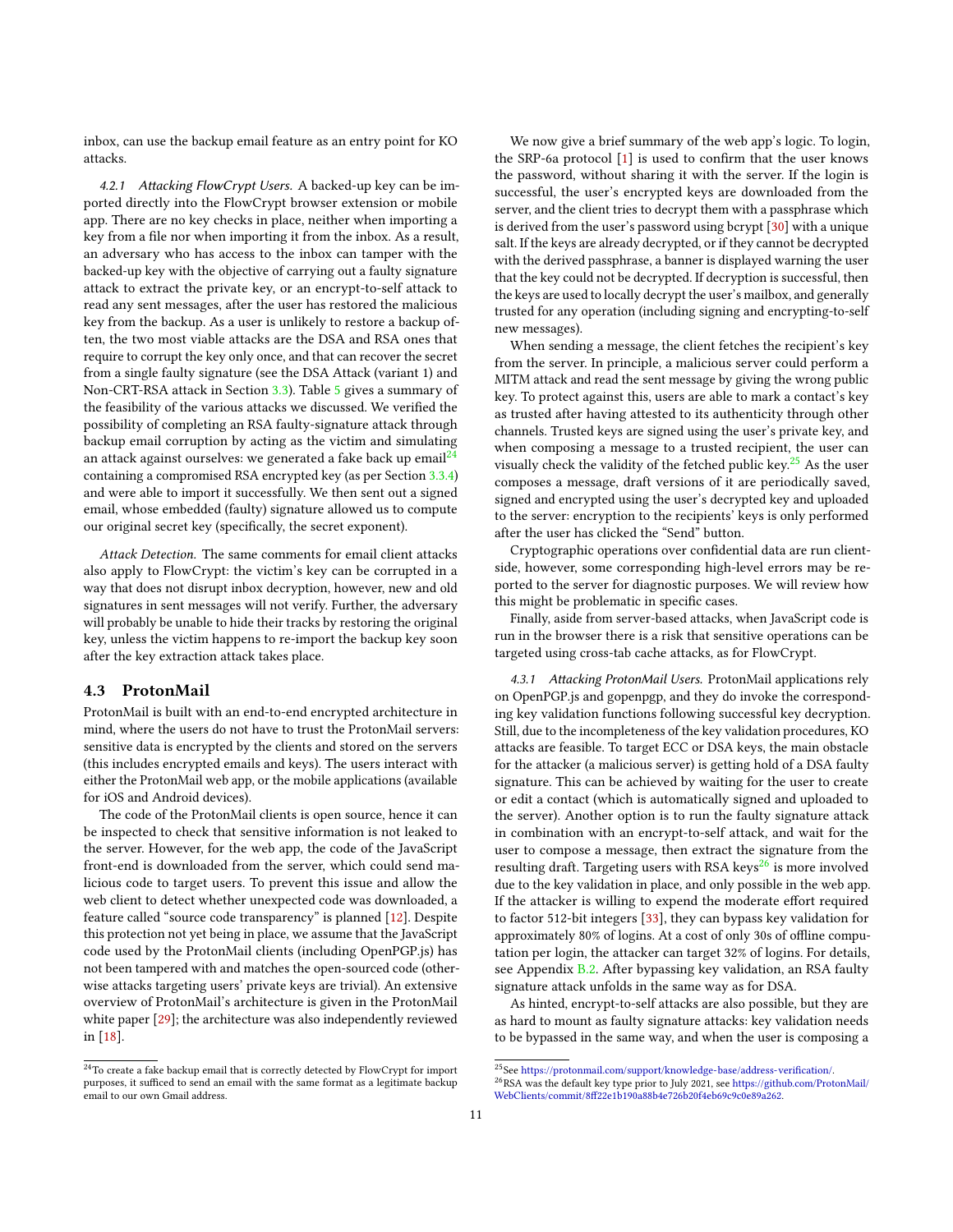<span id="page-11-3"></span>

|            | <b>Faulty signature</b> |                        | <b>Decryption oracle</b> |                 | Encrypt-to-self |                        |
|------------|-------------------------|------------------------|--------------------------|-----------------|-----------------|------------------------|
|            | <b>RSA</b>              | <b>DSA</b><br>$(+ECC)$ | <b>RSA</b>               | DSA<br>$(+ECC)$ | <b>RSA</b>      | <b>DSA</b><br>$(+ECC)$ |
| FlowCrypt  | <b>ves</b>              | <b>ves</b>             | no                       | no              | <b>ves</b>      | yes                    |
| ProtonMail | ves                     | ves                    | no                       | no              | <b>ves</b>      | <b>ves</b>             |

Table 5: Feasibility of the different types of key overwriting attacks in the context of specific applications, based on the primary key type.

message, then the automatically generated draft is always signedthen-encrypted. Hence, the best option for an attacker is to take advantage of these attacks not to directly break confidentiality, but as a means to obtain a faulty signature.

For decryption oracle attacks, while the possibility of user compromise is indeed present, concretely exploiting the vulnerabilities is likely infeasible, due to the lack of automated message decryption. In fact, emails are only decrypted when the user opens them, hence even though a malicious server could access the oracle by monitoring error messages sent to the server (for diagnostic purposes) when message decryption fails, recovering a significant number of bits of the private keys of ProtonMail users via this attack seems impractical. For an overview of the feasibility of all the different attacks against ProtonMail, see Table [5.](#page-11-3)

Attack Detection. In ProtonMail, the server has full control of which keys are sent to the user, meaning that the legitimate keys can be restored at the next login after carrying out a key extraction attack (or a partial encrypt-to-self attack). Potentially, compromising one user session is enough to complete a faulty signature attack. The only trace left behind would be some unverifiable sent messages or data, which the user could simply attribute to a bug.

#### <span id="page-11-1"></span>5 COUNTERMEASURES

Short-Term Solution. To prevent the KO attacks presented here, implementations should not perform private key operations unless the integrity of the corresponding public parameters has been checked. This can be done by verifying that the correct relationship holds between the private key and the public key parameters (since the private key is integrity protected through the hash-thenencrypt mechanism used to lock the private key packet). Achieving this requires performing a series of key validation steps that depend on the specific algorithm; these are not specified as part of OpenPGP. Some implementations do already perform some form of key validation, but none of the libraries we have reviewed included sufficiently thorough checks to prevent all the attacks we have described. In Appendix  $D$  we detail the validation steps that need to be carried out to protect the keys of each algorithm type. However, these validation procedures, unlike the long-term solution discussed next, are not provably secure against e.g. potential variant KO attacks, hence they should only be used to safeguard legacy keys.

Long-Term Solution. Proper key validation is relatively expensive, algorithm-specific, and current implementations do not do it well. We believe that a better long-term solution is to use AEAD to guarantee full key integrity on decryption in an algorithm-agnostic way. AEAD-encrypted keys have already been added in the draft RFC

4880bis [\[19\]](#page-12-7), and our proposal is a small extension of the existing specification that would not require any additional cryptographic functionality. All that is required is to include the public key material and the algorithm type in the Associated Data when creating AEAD-encrypted private keys. The standard security guarantees of AEAD ensure that the public key and algorithm type are then integrity-protected and bound to the encrypted private key. We worked with the OpenPGP working group on this AEAD proposal. It was added to the crypto-refresh document [\[20\]](#page-12-8) in December 2021.

Finally, note that in implementations where the "encrypt-to-self" attack described in Section [4](#page-8-0) is applicable, key decryption (and key validation for non-AEAD-encrypted keys) should be carried out before using the key for encryption, if the public parameters are not trusted.

#### <span id="page-11-2"></span>6 CONCLUSIONS

In this paper, we have investigated key overwriting (KO) attacks against the OpenPGP specification, its implementations, and applications making use of those implementations. The attacks recover the private keys of users. Of particular note is how the changing landscape of real-world OpenPGP usage extends an attack avenue that dates as far back as 2001 [\[17\]](#page-12-9).

We have seen how the lack of cryptographic binding between public parameters and (encrypted) private parameters in Secret Key packets allows cross-algorithm attacks in our setting, reducing the security of all discrete logarithm schemes to that of the weakest instance with interchangeable private key format. We also showed how the ability to overwrite public key parameters can be efficiently exploited for DSA and non-CRT RSA signatures, as well as ElGamal and non-CRT RSA decryption (assuming a single-bit side channel indicating decryption success or failure). Here we developed a range of novel attacks based on the particularities of the different algorithms, their implementations, and the non-standardised key validation procedures used in the main cryptographic libraries supporting OpenPGP. We found that some of the key validation procedures executed by specific libraries can themselves be exploited to carry out KOKV attacks. This highlights the danger of the OpenPGP specification leaving the task of confirming key integrity to individual implementations.

Finally, we proposed a simple, easy-to-deploy countermeasure to this class of attack: use an AEAD scheme to encrypt the private parameters of Secret Key packets, incorporating the public parameters (as well as the key algorithm) into the Associated Data. This countermeasure has now been included in the draft OpenPGP crypto-refresh document [\[20\]](#page-12-8).

We also recommend deprecating the ElGamal encryption option in OpenPGP. As our work and  $[6]$  show, it is a dangerously weak encryption option, and proper key validation for it is expensive.

#### REFERENCES

- <span id="page-11-4"></span>[1] 2016 (accessed April 19, 2022). Improved Authentication for Email Encryption and Security. [https://protonmail.com/blog/encrypted\\_email\\_authentication.](https://protonmail.com/blog/encrypted_email_authentication) (2016 (accessed April 19, 2022)).
- <span id="page-11-0"></span>[2] 2020 (accessed August 25, 2020). Stop Using Encrypted Email. [https://](https://latacora.singles/2020/02/19/stop-using-encrypted.html) [latacora.singles/2020/02/19/stop-using-encrypted.html.](https://latacora.singles/2020/02/19/stop-using-encrypted.html) (2020 (accessed August 25, 2020)).
- <span id="page-11-5"></span>[3] Martin R Albrecht, Jake Massimo, Kenneth G Paterson, and Juraj Somorovsky. 2018. Prime and prejudice: primality testing under adversarial conditions. In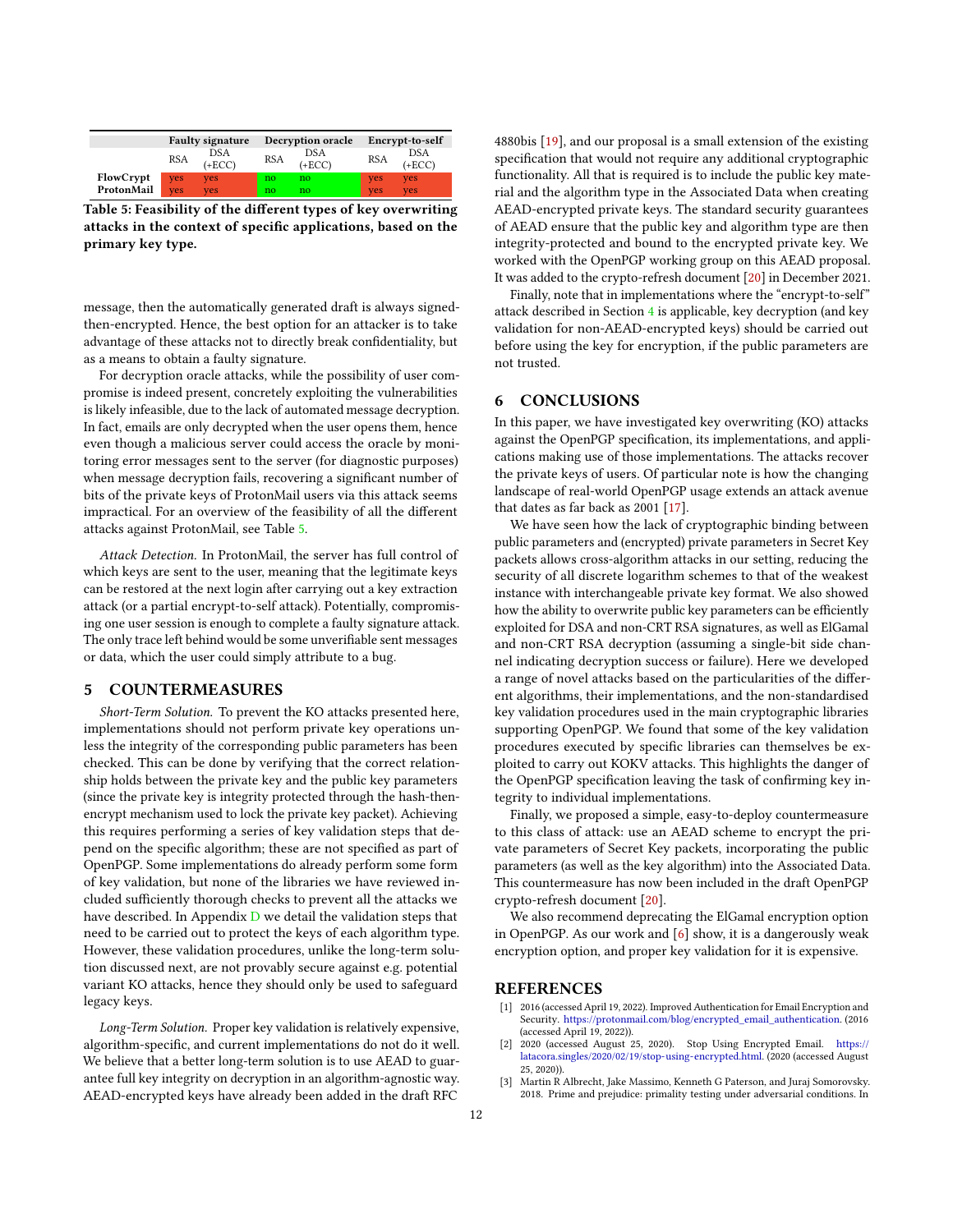Proceedings of the 2018 ACM SIGSAC Conference on Computer and Communications Security. 281–298.

- <span id="page-12-13"></span>[4] Daniel Bleichenbacher. 1998. Chosen Ciphertext Attacks Against Protocols Based on the RSA Encryption Standard PKCS #1. In Proceedings of the 18th Annual International Cryptology Conference on Advances in Cryptology (CRYPTO '98). Springer-Verlag, Berlin, Heidelberg, 1–12.
- <span id="page-12-23"></span>[5] Don Davis. 2001. Defective Sign & Encrypt in S/MIME, PKCS# 7, MOSS, PEM, PGP, and XML. In USENIX Annual Technical Conference, General Track. 65–78.
- <span id="page-12-19"></span>[6] Luca De Feo, Bertram Poettering, and Alessandro Sorniotti. 2021. On the (In)Security of ElGamal in OpenPGP. In CCS '21: 2021 ACM SIGSAC Conference on Computer and Communications Security, Virtual Event, Republic of Korea, November 15 - 19, 2021, Yongdae Kim, Jong Kim, Giovanni Vigna, and Elaine Shi (Eds.). ACM, 2066–2080. <https://doi.org/10.1145/3460120.3485257>
- <span id="page-12-0"></span>[7] Hal Finney, Lutz Donnerhacke, Jon Callas, Rodney L. Thayer, and David Shaw. 2007. OpenPGP Message Format. RFC 4880. (Nov. 2007). [https://doi.org/10.](https://doi.org/10.17487/RFC4880) [17487/RFC4880](https://doi.org/10.17487/RFC4880)
- <span id="page-12-20"></span>[8] Hal Finney, Rodney L. Thayer, Lutz Donnerhacke, and Jon Callas. 1998. OpenPGP Message Format. RFC 2440. (Nov. 1998). <https://doi.org/10.17487/RFC2440>
- <span id="page-12-30"></span>[9] Steven D. Galbraith, Jake Massimo, and Kenneth G. Paterson. 2019. Safety in Numbers: On the Need for Robust Diffie-Hellman Parameter Validation. In Public-Key Cryptography - PKC 2019 - 22nd IACR International Conference on Practice and Theory of Public-Key Cryptography, Beijing, China, April 14-17, 2019, Proceedings, Part II (Lecture Notes in Computer Science), Dongdai Lin and Kazue Sako (Eds.), Vol. 11443. Springer, 379–407. [https://doi.org/10.1007/978-3-030-17259-6\\_13](https://doi.org/10.1007/978-3-030-17259-6_13)
- <span id="page-12-24"></span>[10] Daniel Genkin, Lev Pachmanov, Eran Tromer, and Yuval Yarom. 2018. Drive-by key-extraction cache attacks from portable code. In International Conference on Applied Cryptography and Network Security. Springer, 83–102.
- <span id="page-12-2"></span>[11] Matthew Green. 2014 (accessed August 25, 2020). What's the matter with PGP? [https://blog.cryptographyengineering.com/2014/08/13/whats-matter](https://blog.cryptographyengineering.com/2014/08/13/whats-matter-with-pgp/)[with-pgp/.](https://blog.cryptographyengineering.com/2014/08/13/whats-matter-with-pgp/) (2014 (accessed August 25, 2020)).
- <span id="page-12-25"></span>[12] Daniel Huigens. 2020 (accessed August 31, 2020). Building a Web App that Doesn't Trust the Server. [https://archive.fosdem.org/2020/schedule/event/dip\\_](https://archive.fosdem.org/2020/schedule/event/dip_securing_protonmail/) [securing\\_protonmail/.](https://archive.fosdem.org/2020/schedule/event/dip_securing_protonmail/) (2020 (accessed August 31, 2020)).
- <span id="page-12-16"></span>[13] Kahil Jallad, Jonathan Katz, and Bruce Schneier. 2002. Implementation of chosenciphertext attacks against PGP and GnuPG. In International Conference on Information Security. Springer, 90–101.
- <span id="page-12-21"></span>[14] Andrey Jivsov. 2012. Elliptic Curve Cryptography (ECC) in OpenPGP. RFC 6637. (June 2012). <https://doi.org/10.17487/RFC6637>
- <span id="page-12-12"></span>[15] Burt Kaliski. 1998. PKCS #1: RSA Encryption Version 1.5. RFC 2313. (March 1998). <https://doi.org/10.17487/RFC2313>
- <span id="page-12-17"></span>[16] Jonathan Katz and Bruce Schneier. 2000. A Chosen Ciphertext Attack against Several E-Mail Encryption Protocols. In Proceedings of the 9th Conference on USENIX Security Symposium - Volume 9 (SSYM'00). USENIX Association, USA,
- <span id="page-12-9"></span>18. [17] Vlastimil Klíma and Tomas Rosa. 2002. Attack on Private Signature Keys of the OpenPGP Format, PGP (TM) Programs and Other Applications Compatible with OpenPGP. IACR Cryptol. ePrint Arch. 2002 (2002), 76.
- <span id="page-12-27"></span>[18] Nadim Kobeissi. 2018. An Analysis of the ProtonMail Cryptographic Architecture. IACR Cryptol. ePrint Arch. 2018 (2018), 1121.
- <span id="page-12-7"></span>[19] Werner Koch, brian m. carlson, Ronald Henry Tse, Derek Atkins, and Daniel Kahn Gillmor. 2020. OpenPGP Message Format. Internet-Draft draft-ietf-openpgprfc4880bis-10. Internet Engineering Task Force. [https://datatracker.ietf.org/doc/](https://datatracker.ietf.org/doc/html/draft-ietf-openpgp-rfc4880bis-10) [html/draft-ietf-openpgp-rfc4880bis-10](https://datatracker.ietf.org/doc/html/draft-ietf-openpgp-rfc4880bis-10) Work in Progress.
- <span id="page-12-8"></span>[20] Werner Koch and Paul Wouters. 2021. OpenPGP Message Format. Internet-Draft draft-ietf-openpgp-crypto-refresh-04. Internet Engineering Task Force. [https:](https://datatracker.ietf.org/doc/html/draft-ietf-openpgp-crypto-refresh-04) [//datatracker.ietf.org/doc/html/draft-ietf-openpgp-crypto-refresh-04](https://datatracker.ietf.org/doc/html/draft-ietf-openpgp-crypto-refresh-04) Work in Progress.
- <span id="page-12-3"></span>[21] Moxie Marlinspike. 2015 (accessed August 25, 2020). GPG And Me. [https:](https://moxie.org/2015/02/24/gpg-and-me.html) [//moxie.org/2015/02/24/gpg-and-me.html.](https://moxie.org/2015/02/24/gpg-and-me.html) (2015 (accessed August 25, 2020)).
- <span id="page-12-31"></span>[22] Jake Massimo and Kenneth G. Paterson. 2020. A Performant, Misuse-Resistant API for Primality Testing. In CCS '20: 2020 ACM SIGSAC Conference on Computer and Communications Security, Virtual Event, USA, November 9-13, 2020, Jay Ligatti, Xinming Ou, Jonathan Katz, and Giovanni Vigna (Eds.). ACM, 195–210. [https:](https://doi.org/10.1145/3372297.3417264) [//doi.org/10.1145/3372297.3417264](https://doi.org/10.1145/3372297.3417264)
- <span id="page-12-14"></span>[23] Florian Maury, Jean-Rene Reinhard, Olivier Levillain, and Henri Gilbert. 2015. Format Oracles on OpenPGP. In Topics in Cryptology - CT-RSA 2015, The Cryptographer's Track at the RSA Conference 2015. San Francisco, United States, 220–236. [https://doi.org/10.1007/978-3-319-16715-2\\_12](https://doi.org/10.1007/978-3-319-16715-2_12)
- <span id="page-12-10"></span>[24] Fabrizio Milo, Massimo Bernaschi, and Mauro Bisson. 2011. A fast, GPU based, dictionary attack to OpenPGP secret keyrings. Journal of Systems and Software 84, 12 (2011), 2088–2096.
- <span id="page-12-15"></span>[25] Serge Mister and Robert Zuccherato. 2005. An Attack on CFB Mode Encryption as Used by OpenPGP. In Proceedings of the 12th International Conference on Selected Areas in Cryptography (SAC'05). Springer-Verlag, Berlin, Heidelberg, 82–94. [https://doi.org/10.1007/11693383\\_6](https://doi.org/10.1007/11693383_6)
- <span id="page-12-11"></span>[26] Phong Nguyen. 2004. Can We Trust Cryptographic Software? Cryptographic Flaws in GNU Privacy Guard v1.2.3, Vol. 3027. 555–570. [https://doi.org/10.1007/](https://doi.org/10.1007/978-3-540-24676-3_33)

[978-3-540-24676-3\\_33](https://doi.org/10.1007/978-3-540-24676-3_33)

- <span id="page-12-22"></span>[27] NIST. 2013. Digital Signature Standard (DSS). FIPS 186-4. (2013). [https://doi.org/](https://doi.org/10.6028/NIST.FIPS.186-4) [10.6028/NIST.FIPS.186-4](https://doi.org/10.6028/NIST.FIPS.186-4)
- <span id="page-12-18"></span>[28] Damian Poddebniak, Christian Dresen, Jens Müller, Fabian Ising, Sebastian Schinzel, Simon Friedberger, Juraj Somorovsky, and Jörg Schwenk. 2018. Efail: Breaking S/M IME and OpenPGP Email Encryption using Exfiltration Channels. In 27th USENIX Security Symposium, USENIX Security 2018, Baltimore, MD, USA, August 15-17, 2018, William Enck and Adrienne Porter Felt (Eds.). USENIX Association, 549–566. [https://www.usenix.org/conference/usenixsecurity18/](https://www.usenix.org/conference/usenixsecurity18/presentation/poddebniak) [presentation/poddebniak](https://www.usenix.org/conference/usenixsecurity18/presentation/poddebniak)
- <span id="page-12-26"></span>[29] Proton Technologies A.G. 2016 (accessed August 31, 2020). ProtonMail Security Features and Infrastructure. [https://protonmail.com/docs/business-whitepaper.](https://protonmail.com/docs/business-whitepaper.pdf) [pdf.](https://protonmail.com/docs/business-whitepaper.pdf) (2016 (accessed August 31, 2020)).
- <span id="page-12-28"></span>Niels Provos and David Mazieres. 1999. A Future-Adaptable Password Scheme.. In USENIX Annual Technical Conference, FREENIX Track, Vol. 1999. 81–91.
- <span id="page-12-5"></span>[31] Scott Ruoti, Jeff Andersen, Daniel Zappala, and Kent Seamons. 2015. Why Johnny still, still can't encrypt: Evaluating the usability of a modern PGP client. arXiv preprint arXiv:1510.08555 (2015).
- <span id="page-12-6"></span>[32] Steve Sheng, Levi Broderick, Colleen Alison Koranda, and Jeremy J Hyland. 2006. Why Johnny still can't encrypt: evaluating the usability of email encryption software. In Symposium On Usable Privacy and Security. ACM, 3–4.
- <span id="page-12-29"></span>[33] Luke Valenta, Shaanan Cohney, Alex Liao, Joshua Fried, Satya Bodduluri, and Nadia Heninger. 2016. Factoring as a Service. In Financial Cryptography and Data Security - 20th International Conference, FC 2016, Christ Church, Barbados, February 22-26, 2016, Revised Selected Papers (Lecture Notes in Computer Science), Jens Grossklags and Bart Preneel (Eds.), Vol. 9603. Springer, 321–338. [https:](https://doi.org/10.1007/978-3-662-54970-4_19) [//doi.org/10.1007/978-3-662-54970-4\\_19](https://doi.org/10.1007/978-3-662-54970-4_19)
- <span id="page-12-4"></span>[34] Filippo Valsorda. 2016 (accessed August 25, 2020). I'm giving up on PGP. [https://](https://blog.filippo.io/giving-up-on-long-term-pgp/) [blog.filippo.io/giving-up-on-long-term-pgp/.](https://blog.filippo.io/giving-up-on-long-term-pgp/) (2016 (accessed August 25, 2020)). [35] Alma Whitten and J. Doug Tygar. 1999. Why Johnny Can't Encrypt: A Us-
- <span id="page-12-1"></span>ability Evaluation of PGP 5.0. In Proceedings of the 8th USENIX Security Symposium, Washington, DC, USA, August 23-26, 1999, G. Winfield Treese (Ed.). USENIX Association. [https://www.usenix.org/conference/8th-usenix-security](https://www.usenix.org/conference/8th-usenix-security-symposium/why-johnny-cant-encrypt-usability-evaluation-pgp-50)[symposium/why-johnny-cant-encrypt-usability-evaluation-pgp-50](https://www.usenix.org/conference/8th-usenix-security-symposium/why-johnny-cant-encrypt-usability-evaluation-pgp-50)

# A KEY VALIDATION STEPS IN IMPLEMENTATIONS

We detail the key checks implemented by each of the libraries we reviewed. As shown in Section [3](#page-3-0) and Appendix [C,](#page-14-0) these methods are often insufficient to prevent our attacks, and can actually introduce further vulnerabilities. For this reason, Appendix [D](#page-16-0) discusses how to carry out proper key validation.

GPG. GPG validates keys when they are imported into the keystore, relying on the key checks implemented by libgcrypt.

- **DSA** Given the public parameters  $g$ ,  $p$ ,  $y$  and private  $x$ , expect y to equal  $g^x$  mod p. See code at [https://github.com/gpg/](https://github.com/gpg/libgcrypt/blob/libgcrypt-1.9.3/cipher/dsa.c#L571) [libgcrypt/blob/libgcrypt-1.9.3/cipher/dsa.c#L571.](https://github.com/gpg/libgcrypt/blob/libgcrypt-1.9.3/cipher/dsa.c#L571)
- ElGamal Same as DSA. See code at [https://github.com/gpg/](https://github.com/gpg/libgcrypt/blob/libgcrypt-1.9.3/cipher/elgamal.c#L473) [libgcrypt/blob/libgcrypt-1.9.3/cipher/elgamal.c#L473.](https://github.com/gpg/libgcrypt/blob/libgcrypt-1.9.3/cipher/elgamal.c#L473)

EdDSA No checks are done. See code at [https://github.com/](https://github.com/gpg/libgcrypt/blob/libgcrypt-1.9.3/cipher/ecc.c#L450) [gpg/libgcrypt/blob/libgcrypt-1.9.3/cipher/ecc.c#L450.](https://github.com/gpg/libgcrypt/blob/libgcrypt-1.9.3/cipher/ecc.c#L450)

gopenpgp. Gopenpgp (prior to v2.1.0) performs trial-signature validation by signing and immediately verifying a Literal Data packet using the primary key. The data being signed is not constant, but it is deterministic and it depends solely on the signature creation time. Keys are validated on key decryption. See code at [https://github.com/ProtonMail/gopenpgp/blob/v2.0.1/crypto/key.](https://github.com/ProtonMail/gopenpgp/blob/v2.0.1/crypto/key.go#L274) [go#L274.](https://github.com/ProtonMail/gopenpgp/blob/v2.0.1/crypto/key.go#L274)

OpenPGP.js. OpenPGP.js (prior to v4.10.5) uses the same validation strategy as gopenpgp. The only difference is that it does not use CRT-RSA for signing. See code at [https://github.com/openpgpjs/](https://github.com/openpgpjs/openpgpjs/blob/v4.10.4/src/key/key.js#L405) [openpgpjs/blob/v4.10.4/src/key/key.js#L405.](https://github.com/openpgpjs/openpgpjs/blob/v4.10.4/src/key/key.js#L405)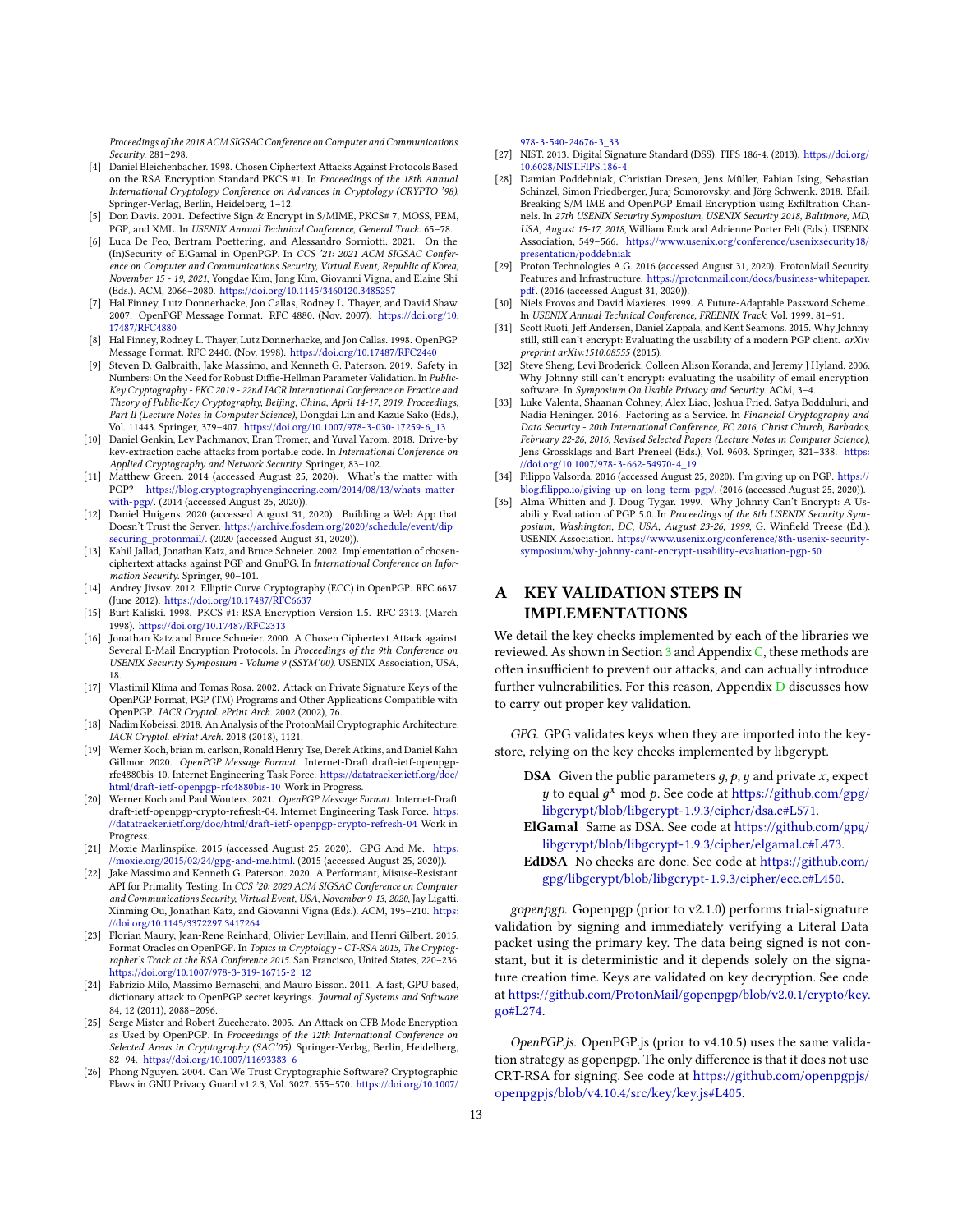RNP. RNP (prior to v0.16) relies on the key checks implemented by Botan when the key is imported using the rnp\_import\_keys function, as done in the RNP CLI. $^{27}$  $^{27}$  $^{27}$  The checks are fairly extensive, however, when parsing secret keys, RNP re-derives some public key parameters, discarding the corresponding corrupted ones. This can help the attacker import corrupted keys in some cases, as we explain when relevant.

- **DSA** Given the public parameters  $q$ ,  $p$ ,  $q$  and private  $x$ , Botan checks that g has order q, then verifies that  $y = g^x \mod p$ and that  $q$  is larger than  $x.$  However, RNP re-derives  $\boldsymbol{y} =$  $g^x$  mod p beforehand, making the second check always pass, regardless of whether the attacker correctly guessed ′ . See code at [https://github.com/randombit/botan/blob/2.](https://github.com/randombit/botan/blob/2.18.1/src/lib/pubkey/dsa/dsa.cpp#L59) [18.1/src/lib/pubkey/dsa/dsa.cpp#L59.](https://github.com/randombit/botan/blob/2.18.1/src/lib/pubkey/dsa/dsa.cpp#L59)
- **ElGamal** Given the public parameters  $g, p$  and private  $x$ , Botan verifies that  $y = g^x \mod p$ . Like with DSA, this check never fails as RNP sets  $y = g^x$  mod p when loading the key. See code at [https://github.com/randombit/botan/](https://github.com/randombit/botan/blob/2.18.1/src/lib/pubkey/elgamal/elgamal.cpp#L56) [blob/2.18.1/src/lib/pubkey/elgamal/elgamal.cpp#L56.](https://github.com/randombit/botan/blob/2.18.1/src/lib/pubkey/elgamal/elgamal.cpp#L56)
- EdDSA No checks are done, but they are also not needed as RNP re-derives the public point  $Q$  from the private parameter seed. See code at [https://github.com/randombit/botan/](https://github.com/randombit/botan/blob/2.18.1/src/lib/pubkey/ed25519/ed25519_key.cpp#L96) [blob/2.18.1/src/lib/pubkey/ed25519/ed25519\\_key.cpp#L96.](https://github.com/randombit/botan/blob/2.18.1/src/lib/pubkey/ed25519/ed25519_key.cpp#L96)

Sequoia. Sequoia does not carry out any key checks.

# B FORGING KEY CERTIFICATION SIGNATURES AND BYPASSING RSA KEY VALIDATION

#### <span id="page-13-0"></span>B.1 Forging Key Certification Signatures

For each of the algorithms that we target via key extraction attacks in Section [3,](#page-3-0) we now describe how to compute private parameters which can be used by the adversary to generate signatures that are verifiable given the maliciously chosen public parameters. This is necessary because the OpenPGP specification mandates that a key must not be used if its self-signature is missing or cannot be verified.

- **DSA** When running our first attack, sample an arbitrary  $s <$ q' coprime to q', then set  $y' = 1$  and  $r = [(g')^{hw} \mod p']$ . For the second attack, we can pick any  $x' \in [2, q' - 1]$ , set  $y' = g'x' \bmod p'$  and sign using  $g', x', p', q'$ .
- EdDSA To carry out the faulty signature attack we can pick any point  $Q' \neq Q$  on the curve. Hence to forge the binding signatures we are free to generate a fresh EdDSA keypair (seed,  $Q'$ ), and sign using the private component.
- **RSA** By construction we know  $\phi(n')$ , hence we can find  $d' =$  $e^{-1}$  mod  $\phi(n')$  and any message *m* can be signed as *s* =  $m^{d'} \mod n'$ .

# <span id="page-13-1"></span>B.2 Bypassing RSA Key Validation in OpenPGP.js

Here we describe how the RSA key validation used by OpenPGP.js can be bypassed in a KO attack, at the same time as overwriting

the key with a key  $(n', e')$  for which the private key  $d'$  is known. This enables key certification signatures to be forged, and thus allows mounting a KO attack on a signing or encryption subkey, through which the actual private key  $d$  can be recovered via faulty signature attack or decryption oracle attack, using the techniques in Sections [3.3.4](#page-6-2) and [3.4.3.](#page-8-5) This combined attack is applicable to ProtonMail, as discussed in Section [4.3.](#page-10-3) The same attack vector can work against any application which relies on OpenPGP.js and which performs key validation at a time that is known/predictable for the attacker.

The attack uses similar ideas to the KOKV attack presented in Appendix [C.2](#page-15-0) (and the reader may find it helpful to read that appendix first).

The OpenPGP.js validation function creates an empty Literal Data packet and generates an OpenPGP signature over it. Let  $m$  be the data being signed: this includes the Literal Data packet payload, as well as additional metadata, like the signature creation time t. Let  $e, n$  be the public RSA values and  $d$  be the secret exponent in the primary key. The signature is computed over a PKCS#1 v1.5 padded message pad(*m*) of the form pad(*m*) = 0x00 || 0x01 || 0xFF ... 0xFF || 0x00 || hash\_prefix || hash $(m)$ , where the hash function is SHA256 and the byte length of the signed message equals the public key size, i.e.  $|pad(m)| = |n|$ . The signature is then  $s =$  pad( $m$ )<sup>d</sup> mod *n* which is verified by computing  $s^e$  mod *n* and then checking that the resulting padded message  $pad(m)$  has the correct padding format and contains the correct message hash. If this verification succeeds, the key is considered valid.

We now show how to find  $n', e'$  to replace  $n, e$  such that key validation will always succeed. Let  $m_t$  be the message signed when key validation is performed at time  $t$ ; the value of  $m_t$  can be predicted as a function of the signature creation time  $t$  (in seconds). We let pad( $m_t$ ) denote its PKCS#1 v1.5 encoding of length 512 bits (including the leading '0' bits). Given the padding format restrictions this is nearly the shortest valid padding that is possible. The adversary next factorises  $pad(m_t)$ , aborting and trying the next  $m_t$ if this cannot be done quickly (we assess below how easy this factorisation is to carry out). The adversary then uses trial division to look for small factors of both pad $(m_t)$  – 1 and pad $(m_t)$  + 1, aborting and going back to factoring the next  $m_t$  if it does not find co-prime factors  $f_+$  and  $f_-$  of pad $(m) - 1$  and pad $(m) + 1$ , respectively, such that  $f = f_+ \cdot f_-$  has between 8 and 16 bits. Once successful, the adversary sets  $n' = pad(m_t) \cdot f$  and sets  $e'$  to be any odd value, e.g. the commonly-used  $e' = 65537$ . Choosing n' in this way (with factor  $f$  of 8-16 bits in size) ensures that the selected encoding  $pad(m_t)$  is PKCS#1 v1.5 compliant.

We claim that, with this choice of  $(n', e')$ , message  $m_t$  will pass signature validation no matter the value of the original private key d. To see this, note that  $pad(m_t)^{de'} = pad(m_t) = 0 \mod 1$  $pad(m_t)$ , while  $pad(m_t) = 1 \mod f_+$  also implies  $pad(m_t)^{de'} = 1 =$  $p$ ad $(m_t)$  mod  $f_t$ . Finally, pad $(m_t) = -1$  mod  $f_t$  implies pad $(m_t)^{de'} =$  $(-1)^{de'} = -1 =$  pad $(m_t)$  mod  $f$  (here we use the fact that e' is odd). Combining these three modular equations, we obtain:

$$
pad(m_t)^{de'} = pad(m_t) \bmod n'.
$$

This equation implies signature validation of  $m_t$  with key  $(n', e')$ will succeed.

<span id="page-13-2"></span> $^{27}\rm RNP$  also exposes the <code>rnp\_load\_keys</code> function, which carries out no validation. See code for both functions at <https://github.com/rnpgp/rnp/blob/v0.15.1/src/lib/rnp.cpp>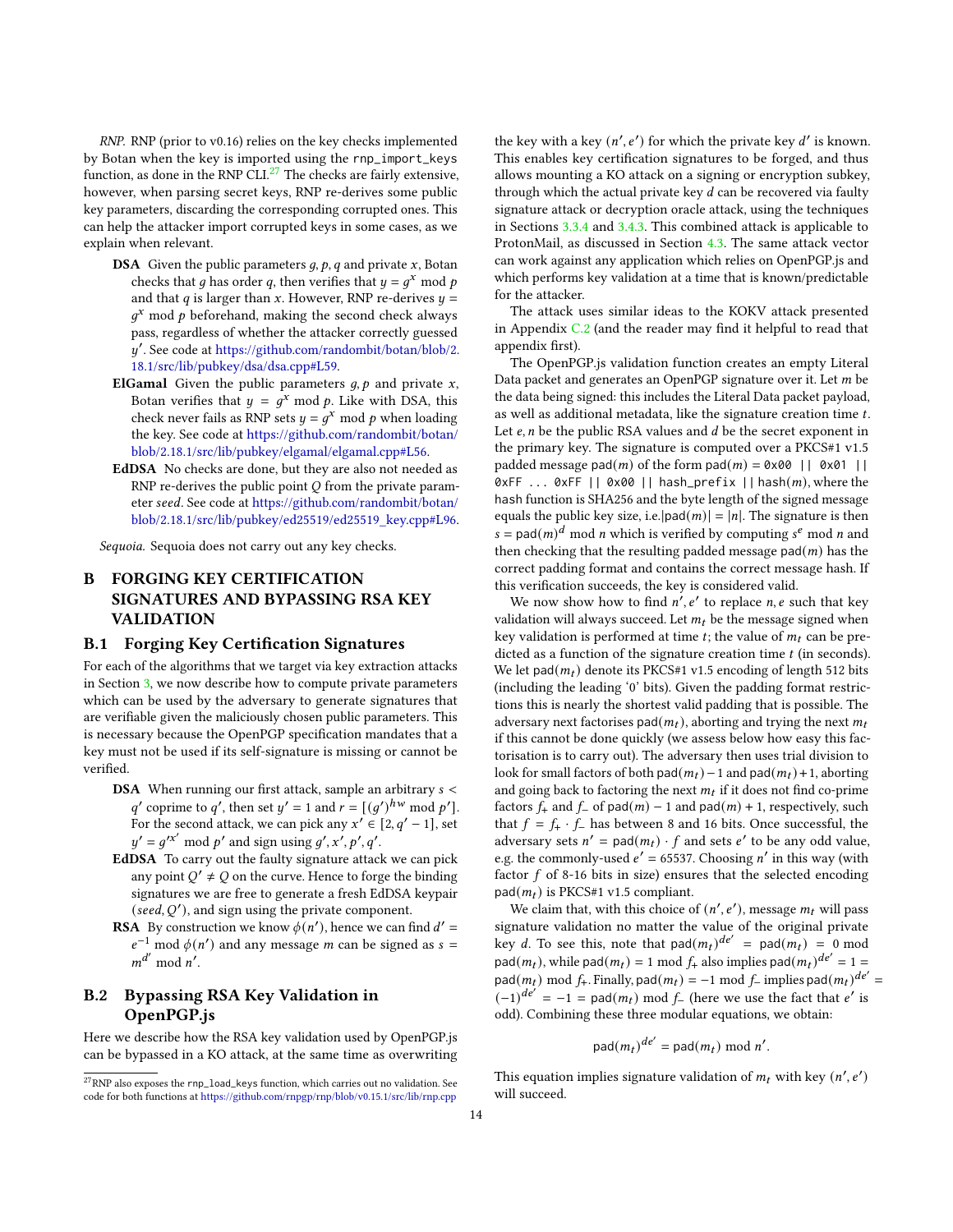Now, since  $n' = pad(m_t) \cdot f$  and, by assumption, the adversary successfully factored pad $(m_t)$ , it can compute  $\phi(n')$  to then find  $d' = e'^{-1} \mod \phi(n')$ , which in turn allows creating a key certification signature that will verify using  $(n', e')$ . Note that, due to the non-standard form of  $n'$ , only signatures created on values pad $(m)$ that are co-prime to  $n'$  are guaranteed to successfully verify, but in the attack, the adversary has flexibility in choosing the message to be signed when creating the key certification signature.<sup>[28](#page-14-1)</sup> Note also that the above computation can all be carried out offline, ahead of the actual attack.

As initially stated, the end goal of the attacker is not just to bypass key validation, but to be able to complete e.g. a faulty signature attack once the key is used for signing. To do so, after overwriting the primary key packet using  $(n', e')$ , it suffices to add a subkey that contains the original encrypted primary key material, and corrupt the public parameters as covered in Section [3.](#page-3-0) Whenever the victim signs using the corrupted key, the subkey will be used, as OpenPGP.js gives preference to signing using subkeys over use of the primary key.

Experimental results. To construct  $(n', e')$ , the attacker must be able to factor  $pad(m_t)$  of size 512 bits. According to [\[33\]](#page-12-29), 512-bit numbers are factorable with moderate computational effort in the worst case (where the number is a product of two primes): [\[33\]](#page-12-29) reports a cost of \$75 and 4 hours of Amazon Elastic Compute time (2016 figures). So, in principle, with enough computational effort, every  $m_t$  can be used to try and build  $f$ .

However, it turns out that many numbers are much easier to factor than this. We used SAGE's built-in factor method, running on a MacBook Pro 2019. We generated 500 values of  $pad(m_t)$  and set a time limit of only 30 seconds to factor each value. We were able to factor 195 (39%) of the candidate values. For 160 (32%) values we were then able to find suitable *primes f\_* and  $f_{+}$  to build  $f^{29}$  $f^{29}$  $f^{29}$  We conclude that at least 32% of messages  $m_t$  can be used to mount the attack. Based on additional experiments (in which we just searched for suitable  $f_{+}$ ,  $f_{-}$ ), this figure could be increased to approximately 80% by putting more computational effort into the factoring step.

In the context of ProtonMail, for example, this means the adversary can target at least 1 in 3 user logins. We remark that  $pad(m_t)$ is key- and user-independent, and the constructed  $e'$ ,  $n'$  can be used to target any user who has RSA keys and is logging into the web app at time  $t$ . Note that  $t$  is the user's local device time, and it is not controllable by ProtonMail, but it can still be predicted: the server could check for the client time skew based on e.g. diagnostic messages sent from the web app.

# <span id="page-14-0"></span>C KEY OVERWRITING ATTACKS EXPLOITING KEY VALIDATION (KOKV)

We have seen how some OpenPGP libraries carry out checks intended to validate key material before use. Such checks are not always sufficient to prevent the attacks we have described. Further, as we now show, some key validation steps open up new vulnerabilities in conjunction with key overwriting. We refer to these attacks as Key Overwriting attacks exploiting Key Validation (KOKV attacks). Since the key validation steps used are library specific (and not specified in the OpenPGP specification), all the discussion in this appendix is library-specific.

# C.1 Exploiting ElGamal and DSA Key Validation to Recover the Private Key in GPG, OpenPGP.js and gopenpgp

Direct Key Validation. Whenever an implementation validates ElGamal or DSA keys by verifying that  $y = g^x$  mod p without also checking the order of  $q$ , then the key validation function effectively acts as an oracle that can be exploited to carry out a key recovery attack by reusing the idea from Section [3.4.1](#page-7-5) to extract private keys bit-by-bit.

Recall that, since we are still in the context of key overwriting attacks, the adversary controls the public values  $p$ ,  $q$ ,  $y$  (as well as  $q$ in the DSA case). The adversary begins by selecting a prime  $p'$  of the form  $2^t h + 1$  and of the appropriate size. Here t is the bit-length of the exponent  $x$ , which is the target for our attack. We write  $x = x_0 + x_1 \cdot 2 + x_2 \cdot 2^2 + \cdots + x_{t-1} 2^{t-1}$ . The adversary then finds  $g_t$ of order 2<sup>*t*</sup> mod p'. It sets  $g_i = (g_t)^{2^{t-i}}$  mod p' so  $g_i$  has order 2<sup>*i*</sup>  $\mod p'$ .

To recover bit  $x_0$ , the adversary overwrites  $p, g, y$  with  $p', g_1, y'$ where  $y' = g_1^0 = 1$ . Verification for these parameters succeeds if and only if  $g_1^x$  $y_1^x = y' \mod p$ . Since  $g_1$  has order 2, this condition is equivalent to  $g_1^{x_0} = y' = g_1^0 \text{ mod } p$ . Hence key validation succeeds if and only  $x_0 = 0$ . So with the result of one key validation trial, the adversary recovers  $x_0$ .

To recover bit  $x_1$ , the adversary now overwrites  $p, g, y$  with  $p', g_2, y'$  where  $y' = g_2^{x_0}$ . Now key validation succeeds if and only if  $g_2^x$  $\frac{x}{2}$  =  $y' = g_2^{x_0}$  mod p. But  $g_2$  has order 4, so this condition is equivalent to  $g_2^{x_0+2x_1} = g_2^{x_0}$  mod p, and we see that key validation succeeds if and only  $x_1 = 0$ .

Proceeding in this way, replacing g with  $g_i$  and y with  $g_i^{x_0 + x_1 \cdot 2 + ... x_{i-1} \cdot 2^{i-1}}$ at stage *i*, we can recover all the bits of  $x$  of bit-length  $t$  sequentially, using  $t$  key overwrites and  $t$  key validation queries.

Indirect Key Validation via Trial Signature. The DSA key verification mechanism implemented by OpenPGP.js and gopenpgp involves using the private key to generate a signature, and then attempting to verify the signature using the public key. The goal is again to confirm that the public parameter  $y$  corresponds to the secret  $x$ . However, this key validation approach can also be exploited to recover the private key. We use a classical small subgroup approach. The adversary can recover the partial secret x mod  $q'$ for an arbitrary small prime  $q'$  as follows:

- (1) Pick two primes  $p', q'$  such that  $q'$  is small and divides  $p' - 1$  and find  $g' \in \mathbb{Z}_{p'}^*$  with order  $q'$ .
- (2) Select  $x' \in [1, q']$  and set  $y' = g'^{x'}$  mod p'. Query the key validation oracle on  $(p', q', g', y')$ . If validation succeeds then we can infer that  $x' = x \mod q'$ . Otherwise, sample the next  $x'$  and retry.

<span id="page-14-1"></span> $^{28}{\rm In\, standard\, RSA},$  where  $n=pq$  is a product of two primes, the co-primality condition is not needed, and any padded message can be signed. This no longer holds when, for example,  $n$  has a repeated prime factor, as can arise in our setting.

<span id="page-14-2"></span><sup>&</sup>lt;sup>29</sup>Allowing  $f_-$  and  $f_+$  to be composite (but still coprime) would give the attacker more flexibility, hence an even larger number of  $pad(m_t)$  could be targeted; we did not implement this extension.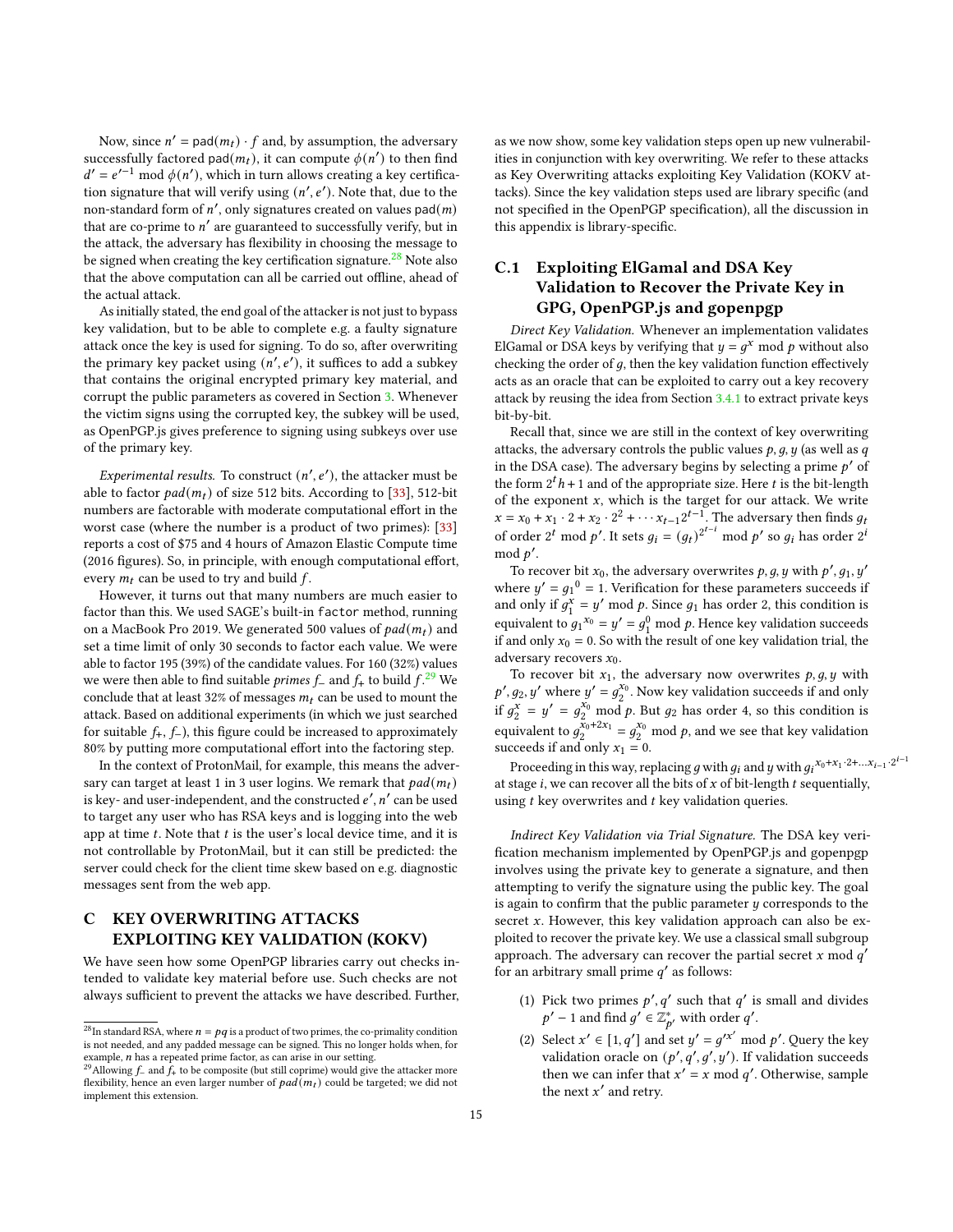Let G be the group generated by the original  $q$  (in ElGamal,  $|G|$  =  $p - 1$ , whereas in DSA  $|G| = q$ ). By running the steps above using different primes  $q'_i$  such that  $\prod_i q'_i \geq |G|$ , then the adversary finds different shares of the secret exponent x mod  $q'_i$  which can be combined using the Chinese Reminder Theorem to get the full value of  $x \mod p$ . The expected number of trials to find the correct x' in step 2 is  $q'/2$ . For this reason, the adversary wants to pick  $q'_{i}$  that are as small as possible. The simplest strategy is to select the primes sequentially starting from 2. For example, to recover a 2048-bit exponent, the adversary needs to use all primes up to 1481, which results in about 78k key validation queries. However, note that for 2048-bit ElGamal keys, GPG samples secret exponents that are only 338 bits long, while the secret scalars of ECC keys are always shorter than 521 bits. In these cases, it suffices to submit less than 7k queries on average. What this translates to in practice, in terms of attack cost, depends on the specific application, as we explain below.

Vulnerable Implementations. GPG, gopenpgp and OpenPGP.js expose the key validation oracle.

GPG (through libgcrypt) validates ElGamal and DSA keys by solely checking that  $y = g^x$  mod p, and is thus vulnerable to our first bit-by-bit key extraction attack for both key types.

OpenPGP.js and gopenpgp validate DSA primary keys via trial signatures. This allows an adversary to run the small subgroup attack provided above. OpenPGP.js and gopenpgp do not directly validate ElGamal keys since they are always encryption-only subkeys. Still, these keys can be targeted via cross-algorithm attack by converting them into DSA keys. EdDSA, ECDSA and ECDH keys can also be compromised in this way.

Practicality of the Attack. The feasibility of this DSA/ElGamal attack depends on whether the adversary can query the key validation oracle, and with what frequency. While a malicious ProtonMail server could have managed to carry out the attack in principle, it is unlikely that such an attack would go undetected, or could be carried out within a reasonable time frame. For more details, see Paragraph Access to the Validation Oracle in ProtonMail in Appen- $div C.2$  $div C.2$ 

Countermeasures. To avoid this class of attacks, validation must be performed as described in Section [5](#page-11-1) and Appendix [D.](#page-16-0)

## <span id="page-15-0"></span>C.2 Exploiting the RSA Key Validation in OpenPGP.js to Recover the Private Key

If textbook RSA (as opposed to CRT-RSA) is used for signing, then trial signature validation exposes an oracle that potentially allows to run a small subgroup attack to recover the RSA secret exponent. Signing using CRT-RSA avoids the attack as the RSA public parameters controlled by the adversary are not used during signing operations.

Recall that OpenPGP.js (prior to v4.10.5) relies on trial signature validation. We now detail how its RSA key validation can be exploited. The OpenPGP.js trial signature function creates an empty Literal Data packet and generates an OpenPGP signature over it. Let  $m$  be the data being signed, let  $e, n$  be the public RSA values and  $d$  be the secret exponent in the primary key. The signature is computed over a PKCS#1 v1.5 padded message pad $(m)$  of the

form pad(m) = 0x00 || 0x01 || 0xFF ... 0xFF || 0x00 || hash\_prefix  $||$  hash $(m)$ , where the byte length of the signed message equals the public key size, i.e.  $|pad(m)| = |n|$ . The signature is then  $s = pad(m)^d$  mod *n* which is verified by computing  $s^e$  mod *n* and then checking that the resulting padded message pad $(m)$  has the correct padding format and contains the correct message hash.

Let pad(m) have order  $ord_n(pad(m))$  in  $\mathbb{Z}_n^*$  . Then signature verification succeeds for this  $m$  if (and with high probability, only if)  $ed = 1$  mod  $\text{ord}_n(\text{pad}(m))$ , which means that the key is considered valid provided  $e$  is the inverse of  $d$  modulo the order of the signed message. In other words, the validation function acts an oracle that leaks whether the given *e* is the inverse of *d* modulo  $\text{ord}_n(\text{pad}(m))$ . If  $\text{ord}_n(\text{pad}(m))$  is known and e and  $\text{ord}_n(\text{pad}(m))$  are co-prime, then through the Extended Euclidean Algorithm one can easily compute  $d = e^{-1} \mod ord_n(\text{pad}(m))$ . Note that for most m, we have  $\text{ord}_n(\text{pad}(m)) = \phi(n)$ , and given a legitimate RSA public key,  $\phi(n)$  is secret and hard to compute, hence the oracle cannot normally be exploited to find  $d$  given  $e$ .

However, we consider a KOKV adversary that can control the public parameters  $(n, e)$  being validated, and can also observe the outcome of the validation function (i.e. it can access the oracle described above). We also assume that the adversary knows the message pad( $m$ ) that will be signed – this is a reasonable assumption as we explain later. In this setting, the adversary can partially recover  $d$  using a modification of our RSA decryption attack from Section [3.4.3,](#page-8-5) as follows:

- (1) Let *p* be a small prime of the form  $p = 2q + 1$  where *q* is also prime.<sup>[30](#page-15-1)</sup> Check that pad $(m)^q = 1 \mod p$ . If this condition holds, set  $n' = pad(m) \cdot p$  where now pad $(m)$  is a PKCS#1 v1.5 padding having an adversarially-selected bit-length  $k^\prime$ (not necessarily the same as that of  $n$ ). Otherwise, sample different  $p$ ,  $q$  and retry. Thanks to our precise choice of  $p$ ,  $n'$  will have the correct size so that the PKCS#1 v1.5  $\mathbf{r}$  padding has the right format when reduced mod  $n'.$
- (2) For each  $e' \in [1, q-1]$ , submit  $(n', e')$  to the key validation oracle. Validation will succeed if and only if  $de' = 1$  mod q. If no value of  $e'$  in the given range works, then it must be that  $d = 0$  mod q; this can be determined after all  $q - 1$ possible values of e' have been tried.

The adversary repeats the process with different  $p_i, q_i$  (the targeted  $pad(m)$  may also change) and combines the resulting  $d$  mod  $q_i$  using CRT to reconstruct  $d$  in full.

It is possible to recover  $d \mod q$  through the oracle because by construction,  $gcd(p, pad(m)) = 1$  hence, by the CRT, we have that  $pad(m)^{de'} = pad(m) \mod n'$  is equivalent to the pair of conditions

> $\mathsf{pad}(m)^{de'} = \mathsf{pad}(m) \bmod{pad}(m)$  $\mathsf{pad}(m)^{de'} = \mathsf{pad}(m) \bmod p$

The first condition always holds as both sides are equal to 0 mod  $pad(m)$ , whereas the second condition holds if and only if  $de' =$ 1 mod q, since pad(m) lies in the subgroup of  $\mathbb{Z}_p^*$  of order q.

To end up with n' of proper byte length so that pad(m) mod n' is correctly padded, the adversary can pick  $p$  to be between roughly 8 and 16 bits in size. Using small  $p$  (and so small  $q$ ) lowers the cost

<span id="page-15-1"></span> $^{30}p,q$  in this context have nothing to do with the secret RSA factors of the original  $modulus n$ .